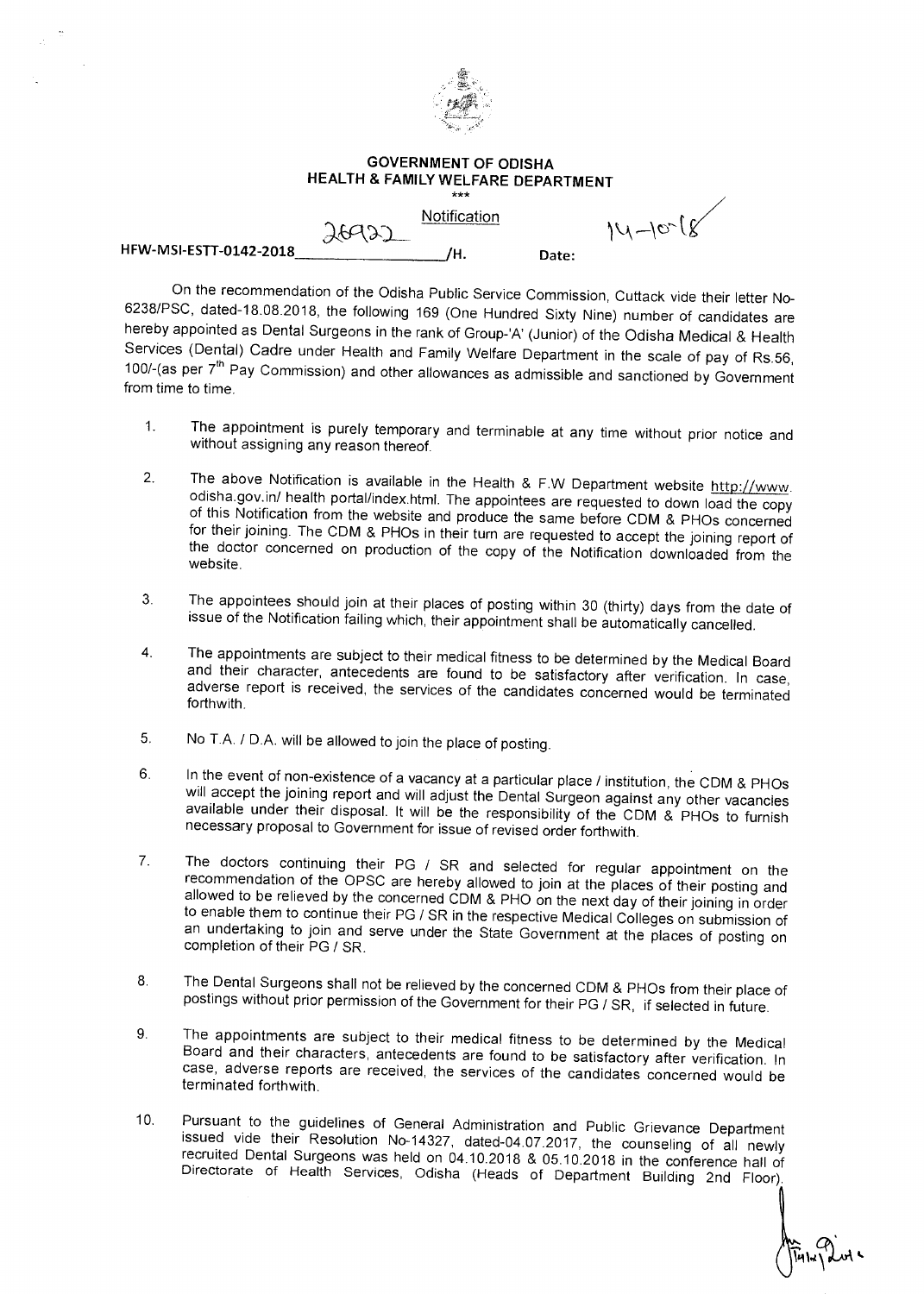## Accordingly, the place of postings of newly recruited Dental Surgeons, who atteneded the counselling and remained absent from the counselling are as follows:-

| $\overline{\mathsf{SI}.}$<br><b>No</b> | OPSC<br>Merit<br>list | Name of the<br>candidate, DOB,        | Category /<br>Gender     | Present address/MOB<br>No.                                                                                                                      | Permanent address /<br>home district                                                                                              | Place of<br>Posting                 |
|----------------------------------------|-----------------------|---------------------------------------|--------------------------|-------------------------------------------------------------------------------------------------------------------------------------------------|-----------------------------------------------------------------------------------------------------------------------------------|-------------------------------------|
|                                        | SI.No                 |                                       |                          |                                                                                                                                                 |                                                                                                                                   | $\overline{7}$                      |
| 1<br>1.                                | 2<br>1                | 3<br>Dr.Debajani Baral<br>04.09.1992  | $\overline{4}$<br>$UR-F$ | 5<br>MIG-II 74/1 Housing<br>Board Colony,<br>Chandrasekharpur.<br>Bhubaneswar, Khurdha,<br>Odisha-751016,<br>9090936085                         | 6<br>MIG-II 74/1 Housing<br>Board Colony.<br>Chandrasekharpur,<br>Bhubaneswar, Khurdha,<br>Odisha-751016                          | C.H.C<br>Balakati,<br>Khurda        |
| $\overline{2}$ .                       | $\overline{2}$        | Dr. Gayatri<br>Tripathy<br>01.02.1992 | UR-F                     | C/O-Satyabrata Tripathy,<br>Neogi Colony,<br>Mangalabagh, Cuttack,<br>PO-Buxibazar,<br>PS-Mangalabagh,<br>Cuttack, Odisha-753001,<br>9438590404 | C/O-Satyabrata<br>Tripathy, Neogi Colony,<br>Mangalabagh, Cuttack,<br>PO-Buxibazar, PS-<br>Mangalabagh,<br>Cuttack, Odisha-753001 | C.H.C<br>Nischintakoili,<br>Cuttack |
| 3.                                     | $\overline{3}$        | Dr.Ekagrata<br>Mishra<br>20.09.1993   | UR-F                     | Flat no.1/H Narasinghpur<br>Plaza, Bijupatnaik<br>Chhak, Tulasipur,<br>Cuttack, Odisha-753008,<br>No.8895119859                                 | Flat no.1/H<br>Narasinghpur Plaza,<br>Bijupatnaik Chhak,<br>Tulasipur , Cuttack,<br>Odisha-753008                                 | C.H.C Niali,<br>Cuttack             |
| $\overline{4}$ .                       | 4                     | Dr Abinashi Jena<br>07.10.1992        | SEBC-F                   | Qtr 5 4 Type 2, Unit-II,<br>Ashok Nagar,<br>Bhubaneswar, Khordha,<br>Odisha-751009,<br>8763993151                                               | House No.174<br>Talasakar, Kholakhali,<br>PO-Buguda, Ganjam,<br>Odisha-761118                                                     | C.H.C Bisra,<br>Sundargarh          |
| $\overline{5}$ .                       | 5                     | Dr.Asit Kumar<br>Mishra<br>19.02.1993 | $UR-M$                   | Room No.24, New Gents<br>HS Hostel, SCB Medical<br>College, Mangalabag,<br>Cuttack, Odisha-753007,<br>9090366244                                | AT-Sanarahama, PO-<br>Babar Via-Badapara,<br>PS-Mahakalpara,<br>Kendrapara, Odisha-<br>754245                                     | C.H.C<br>Mendhasal,<br>Khurda       |
| 6.                                     | 6                     | Dr.Adyasha<br>Pradhan<br>02.02.1993   | UR-F                     | Qtr No.62/8889,<br>Geetagram Near Tiara<br>Sahi, At/Po-PTC Angul,<br>Angul, Odisha-759122,<br>9439223470                                        | Qtr No.62/8889,<br>Geetagram Near Tiara<br>Sahi, At/Po-PTC Angul,<br>Angul, Odisha-759122                                         | C.H.C<br>Bantala,<br>Angui          |
| 7.                                     | $\overline{7}$        | Dr. Pratikshya Kar<br>19.10.1990      | UR-F                     | C/O-Dillip Mohanty, The<br>Mother Computer Plot<br>No.1006(B), Laxmi<br>Sagar, Bhubaneswar,<br>Khurdha, Odisha-<br>751006, 9082635100           | C/O-Damodar Kar, At-<br>Ankula PO-Jajpur,<br>Jajpur Town,<br>Jajpur Odisha-755001                                                 | C.H.C<br>Sakhigopal,<br>Puri        |
| 8.                                     | $8^{\circ}$           | Dr.Gurpreet<br>Panesar<br>09.08.1988  | UR-F                     | V/7, Civil Township,<br>Rourkela, Sundargarh,<br>Odisha-<br>769004,8763796697                                                                   | V/7, Civil Township,<br>Rourkela, Sundargarh,<br>Odisha-769004                                                                    | C.H.C<br>Rajapur,<br>Jharsuguda     |
| 9.                                     | ์ดั                   | Dr. Anusuya<br>Mishra<br>02.08.1992   | $UR-F$                   | C/O-Sushil Ch. Mishra,,<br>At-Malipada Back Side of<br>GM College Fatak, P/O-<br>Budharaja, Sambalpur,<br>Odisha-768004,<br>8763774031          | C/O-Sushil Ch. Mishra,<br>At-Malipada Back Side<br>of GM College Fatak,<br>P/O-Budharaia.<br>Sambalpur, Odisha-<br>768004         | C.H.C<br>Themera,<br>Sambalpur      |
| 10.                                    | 10                    | Dr. Sweta<br>Pattanaik<br>10.07.1994  | $UR-F$                   | C/O-Tapan Kumar<br>Pattanaik, Talanua<br>Sahi, P.O-Kundheibenta<br>Sahi, Puri Odisha-<br>752001, 9437388415                                     | C/O-Tapan Kumar<br>Pattanaik, At-Kuradhilo,<br>PO-Pangarsingh,<br>Khurdha.Odisha-<br>752061                                       | C.H.C<br>Rebana<br>Nuagaon,<br>Puri |
| 11.                                    | $\overline{12}$       | Dr.Shabnam Das<br>28.01.1993          | $UR-F$                   | Qr No.E/13 Vigilance<br>Colony, Kalyani Nagar,<br>PS-Madhupatna,<br>Cuttack, Odisha-753013,<br>9778492332                                       | At-Mahadeiadia, PO-<br>Ayatan, PS-Rajkanika,<br>Kendrapara, Odisha-<br>754237                                                     | C.H.C<br>Subarnapur,<br>Cuttack     |
| 12.                                    | 13                    | Dr.Amit Nayak<br>03.02.1989           | UR-M                     | Block C-302, Nirupama<br>Apartment, Nayapalli,<br>Bhubaneswar, Khurdha,<br>Odisha-751012<br>9986603003                                          | <b>Block A2-002,</b><br>Nirupama Apartment,<br>Nayapalli, Bhubaneswar,<br>Khurdha, Odisha-<br>751012                              | C.H.C Pipili,<br>Puri               |

ŀ.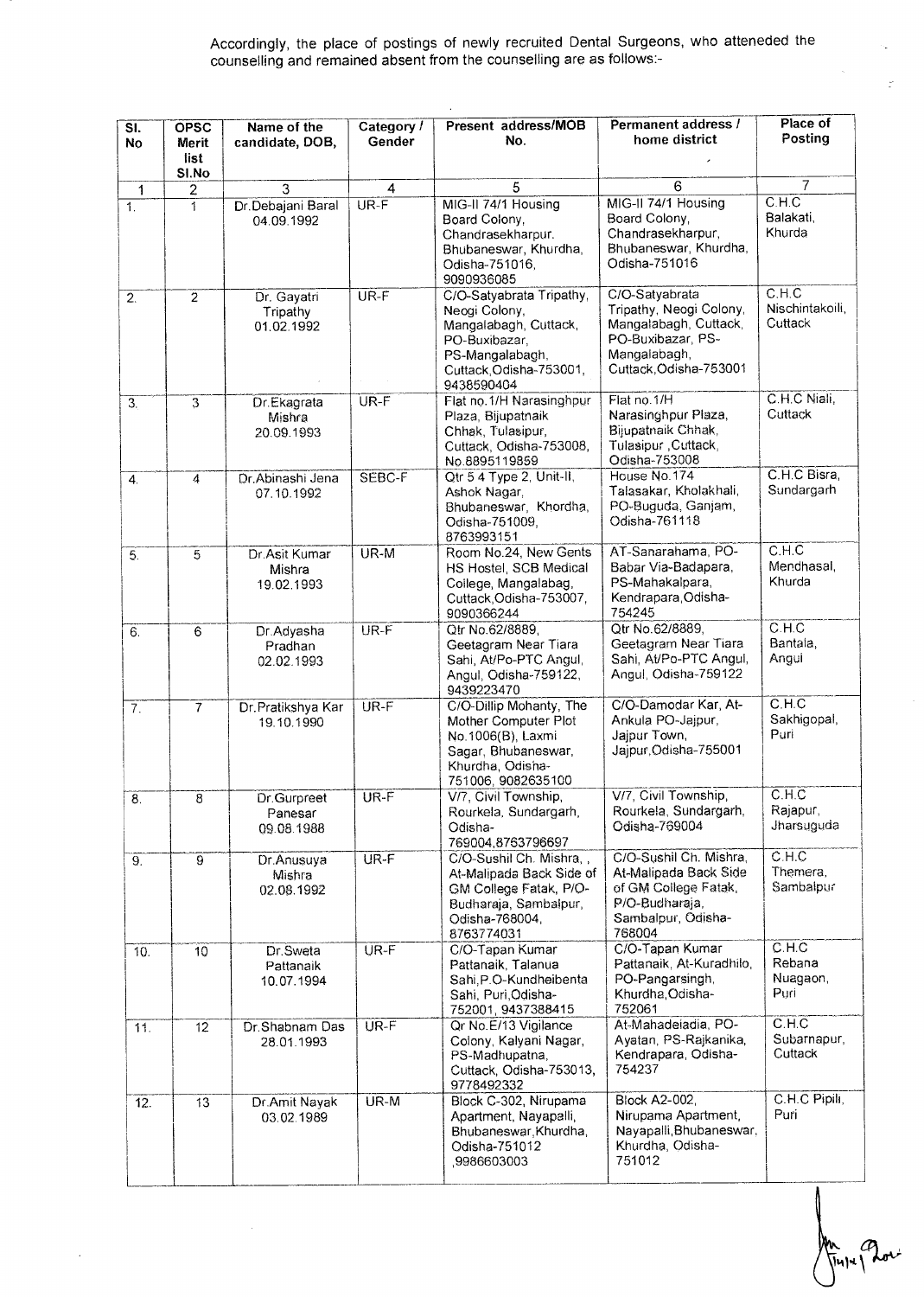| SI.<br>No       | <b>OPSC</b><br>Merit<br>list<br>SI.No | Name of the<br>candidate, DOB,           | Category /<br>Gender | Present address/MOB<br>No.                                                                                                                                     | Permanent address /<br>home district                                                                                                                 | Place of<br>Posting                        |
|-----------------|---------------------------------------|------------------------------------------|----------------------|----------------------------------------------------------------------------------------------------------------------------------------------------------------|------------------------------------------------------------------------------------------------------------------------------------------------------|--------------------------------------------|
| $\mathbf{1}$    | $\overline{c}$                        | $\overline{3}$                           | 4                    | 5                                                                                                                                                              | 6                                                                                                                                                    | $\overline{7}$                             |
| 13.             | 14                                    | Dr.Archana Bhatta<br>22.08.1992          | $UR-F$               | 1032/3285 Pragati<br>Nagar, Infront of Unit-8,<br>Boys High School, Unit-<br>8, Bhubaneswar,<br>Khurdha, Odisha-<br>751003, 7795065636                         | 1032/3285 Pragati<br>Nagar, Infront of Unit-8,<br>Boys High School, Unit-<br>8, Bhubaneswar,<br>Khurdha, Odisha-<br>751003                           | C.H.C<br>Panidol, Puri                     |
| 14.             | 15                                    | Dr.Abhijeeta<br>Sahoo<br>30.03.1992      | SEBC-F               | C/O-Dr. Bipin Bihari<br>Sahu, Amalapada 6 <sup>th</sup><br>Line Extension, Angul,<br>Odisha-759122,<br>8480067994                                              | C/O-Dr. Bipin Bihari<br>Sahu, Amalapada 6 <sup>th</sup><br>Line Extension, Angul,<br>Odisha-759122                                                   | C.H.C<br>Kosala, Angul                     |
| 15.             | 16                                    | Dr.Ajit Kumar<br>Samal<br>09.06.1987     | SEBC-M               | Room No.147 Old Gents<br>Hostel, SCB Medical<br>College & AMP,<br>Hospital, Cuttack, Odisha-<br>753007, 9853322660                                             | S/o-Late Akshaya<br>Kumar Samal, At/Po-<br>Chasakhanda, Via-<br>Pritipur, Jajpur, Odisha-<br>755013                                                  | C.H.C<br>Dharmasala,<br>Jajpur             |
| 16.             | 17                                    | Dr.K Archana<br>Gupta<br>30.04.1988      | $UR-F$               | C/o-V.Harish Madhav,<br>At-Subhadhra Nilayam,<br>Gandhi Nagar 2 <sup>nd</sup> Lane<br>Berhampur, Ganjam,<br>Odisha-760001,<br>9885968287                       | C/o-V. Harish Madhav,<br>At-Subhadhra Nilayam,<br>Gandhi Nagar 2 <sup>nd</sup> Lane<br>Berhampur, Ganjam,<br>Odisha-760001                           | C.H.C<br>Kukudakhand<br>i, Ganjam          |
| 17 <sub>1</sub> | 18                                    | Dr. Siddhartha Das<br>04.02.1992         | UR-M                 | Quarter No.C/45(GA<br>Quarters) Behind Unit -8<br>, Boys High School Unit-<br>8, Bhubaneswar,<br>Khurdha, Odisha-<br>751003,7978639050                         | Quarter No. C/45(GA<br>Quarters) Behind Unit -<br>8, Boys High School<br>Unit-8, Bhubaneswar,<br>Khurdha, Odisha-<br>751003                          | C.H.C<br>Balipatna,<br>Khurda              |
| 18.             | 19                                    | Dr.Silpa Tarenia<br>13.08.1990           | $UR-F$               | C/o-Dr. Sreenath Tarenia,<br>AT-Shastrinagar,<br>Po-Nayabazar, Cuttack,<br>Odisha-753004,<br>9861438733                                                        | C/o-Dr. Sreenath<br>Tarenia, AT-<br>Shastrinagar,<br>Po-Nayabazar, Cuttack,<br>Odisha-753004                                                         | C.H.C<br>Katapali,<br>Baragarh             |
| 19.             | 20                                    | Dr.Aditya Prakash<br>Singh<br>15.05.1992 | $UR-M$               | Qr. No.E/34, Bolani Ores<br>Mines, P.O-Bolani, Dist-<br>Keonjhar, Odisha-<br>758037,7008336497                                                                 | Qr. No. E/34, Bolani<br>Ores Mines, P.O-Bolani,<br>Dist-Keonjhar, Odisha-<br>758037                                                                  | C.H.C Barbil<br>Hosp.,<br>Keonjhar         |
| 20.             | 21                                    | Dr. Alok Kumar<br>Sahoo<br>22.04.1994    | SEBC-M               | C/O-Kusha Kumar<br>Sahoo, At-Alinagar, PO-<br>Arakhpur, PS-Mahanga,<br>Via-Sungura, Cuttack,<br>Odisha-<br>754296,9439233615                                   | C/O-Kusha Kumar<br>Sahoo, At-Alinagar, PO-<br>Arakhpur, PS-Mahanga,<br>Via-Sungura, Cuttack,<br>Odisha-754296                                        | $\overline{C.H.C}$<br>Barachana,<br>Jajpur |
| 21.             | 22                                    | Dr.Ankita Agrawal<br>25.08.1990          | $UR-F$               | Department of<br>Prosthodontics, SCB<br>Dental College & AMP,<br>Hospital, Ground Floor,<br>Cuttack, Odisha-<br>753007,7735001919                              | MIG-<br>250, Padhmanabhpur,<br>Durg, Durg,<br>Chattisgarh-491001                                                                                     | C.H.C<br>Junagarh,<br>Kalahandi            |
| 22.             | 23                                    | Dr.Sanghamitra<br>Bishi<br>11.02.1993    | $UR-F$               | Shaktinagar Pada,<br>Sadar, Bhawanipatna,<br>Kalahandi, Odisha-<br>766001,9583432814                                                                           | Shaktinagar Pada,<br>Sadar, Bhawanipatna,<br>Kalahandi, Odisha-<br>766001                                                                            | C.H.C Narla,<br>Kalahandi                  |
| 23.             | 24                                    | Dr.Sourav Mishra<br>05.05.1993           | UR-M                 | At-Naiguan, PO-<br>Gopalpur, Via-<br>Nischintakoili, PS-<br>Mahanga, Cuttack,<br>Odisha-754207,<br>8337911739                                                  | At-Naiguan, PO-<br>Gopalpur, Via-<br>Nischintakoili, PS-<br>Mahanga, Cuttack, Odish<br>a-754207                                                      | C.H.C.<br>Mahanga,<br>Cuttack              |
| 24.             | 25                                    | Dr.Pooja Bohidar<br>05.10.1989           | $UR-F$               | C/O-INA Purohit, H/O-<br>556/E, Matha Sahi,<br>Mangalabag, Cuttack,<br>Odisha-753001,<br>9438086697                                                            | C/O-INA Purohit, H/O-<br>556/E, Matha Sahi,<br>Mangalabag, Cuttack,<br>Odisha-753001                                                                 | C.H.C<br>Dampara,<br>Cuttack<br>C.H.C.     |
| 25.             | 26                                    | Dr.Satyabrata Das<br>01.04.1988          | UR-M                 | Satyabrata Das, C/O-<br>Dinesh Kamath, A201<br>Plot 26A, Angad II<br>Building, SEC 8B CBD<br>Belapur Navi Mumbai,<br>Thane, Maharashtra-<br>400614, 9845524556 | Satyabrata Das, S/O-<br>Ashok Kumar Das, C/O-<br>Shivaji Das, Village-<br>Dangarsahi, PO-<br>Parulia, VIA-<br>Kuliana, Mayurbhanj, Odi<br>sha-757035 | Mangalpur,<br>Puri                         |

 $\frac{1}{2}$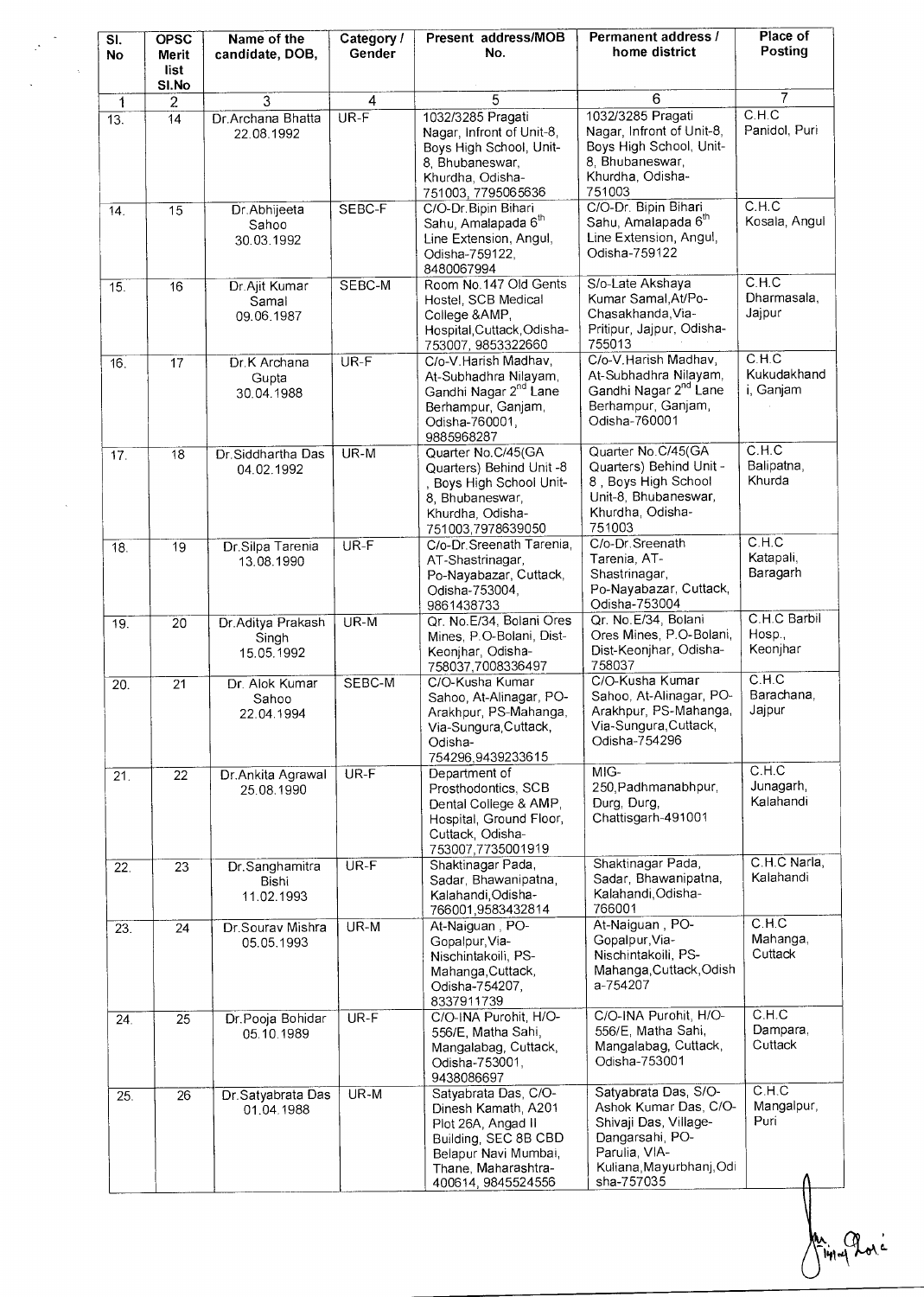| SI.<br>No       | <b>OPSC</b><br>Merit<br>list<br>SI.No | Name of the<br>candidate, DOB,         | Category /<br>Gender | Present address/MOB<br>No.                                                                                                                                  | Permanent address /<br>home district                                                                                                             | Place of<br>Posting                           |
|-----------------|---------------------------------------|----------------------------------------|----------------------|-------------------------------------------------------------------------------------------------------------------------------------------------------------|--------------------------------------------------------------------------------------------------------------------------------------------------|-----------------------------------------------|
| 1               | $\overline{c}$                        | 3                                      | $\overline{4}$       | 5                                                                                                                                                           | 6                                                                                                                                                | $\overline{7}$                                |
| 26.             | 27                                    | Dr.Gulam Kadir<br>Khan<br>09.07.1991   | UR-M                 | C/O-Ahamad Khan, At-<br>Kansari Para Near RI<br>Office, Post/District-<br>Bolangir, Bolangir,<br>Odisha-767001,<br>9040755598                               | C/O-Ahamad Khan.At-<br>Kansari Para Near RI<br>Office, Post/District-<br>Bolangir, Bolangir,<br>Odisha-767001                                    | C.H.C<br>Chudapali,<br>Bolangir               |
| 27.             | 28                                    | Dr.Sushree<br>Tripathy<br>03.05.1992   | UR-F                 | Plot No. 1B Ghanakunja<br>Apartment, Near State<br>Bank of India, Sriram<br>Nagar Samantarapur,<br>Khordha, Odisha-<br>751002,7978344867                    | Kaliakrupa, Near Post<br>Office Hata Sahi, Old<br>Town, BBSR, Khordha,<br>Odisha-751002                                                          | C.H.C<br>Haiadia,<br>Khurda                   |
| 28.             | $\overline{29}$                       | Dr.Soumyadev<br>Satpathy<br>26.07.1988 | $UR-M$               | S/O-Dr.Ajay Kumar<br>Satpathy, AT-<br>Dewansahi, Po-Sunhat,<br>Balasore, Odisha-<br>756002, 9036755475                                                      | S/O-Dr.Ajay Kumar<br>Satapathy, AT-<br>Dewansahi, Po-Sunhat,<br>Balasore, Odisha-                                                                | $C.H.\overline{C}$<br>Khantapara,<br>Balasore |
| 29.             | 30 <sup>2</sup>                       | Dr. Salini Mohanty<br>15.07.1992       | $UR-F$               | Plot No.552, In front of<br>UCO Bank, Saheed<br>Nagar, Bhubaneswar,<br>Khurdha, Odisha-<br>751007,8456805338                                                | 756002<br>Plot No.552, In front of<br>UCO Bank, Saheed<br>Nagar, Bhubaneswar,<br>Khurdha, Odisha-<br>751007                                      | CH.C<br>Bolagarh,<br>Khurda                   |
| 30.             | $\overline{31}$                       | Dr.Aakankshya<br>Nanda<br>02.04.1993   | $UR-F$               | Jena Colony Banpur<br>Road, Balugaon, PO/PS-<br>Balugaon, Khordha, Odish<br>a-752030,9437109721                                                             | Jena Colony Banpur<br>Road, Balugaon,<br>PO/PS-Balugaon,<br>Khordha, Odisha-<br>752030                                                           | C.H.C<br>Banapur,<br>Khurda                   |
| 31.<br>32.      | $\overline{32}$                       | Dr.Sonia<br>Aggarwal<br>08.02.1985     | $UR-F$               | C/O-Raj Kishore Biswal,<br>Flat No.E-203, Jyotsna<br>Enclave Near Hotel,<br>Mayfair, Jayadev Vihar,<br>Bhubaneswar, Khurdha<br>Odisha-751013,<br>8456897170 | C/O-Raj Kishore Biswal,<br>Flat No.E-203, Jyotsna<br>Enclave Near<br>Hotel, Mayfair, Jayadev<br>Vihar, Bhubaneswar,<br>Khurdha Odisha-<br>751013 | C.H.C<br>Rangamatia,<br>Mayurbhanj            |
|                 | 33                                    | Dr. Ridhi Kedia<br>24.06.1990          | SEBC-F               | Marwari Para, Kedia<br>Gali, Near Nariniketan,<br>Jharsuguda, Odisha-<br>768201,8763923790                                                                  | Marwari Para, Kedia<br>Gali, Near Nariniketan,<br>Jharsuguda, Odisha-<br>768201                                                                  | C.H.C<br>Kolabira,<br>Jharsuguda              |
| 33.             | 34                                    | Dr.Dilip Kumar<br>Singh<br>22.12.1987  | UR-M                 | Dr. Dilip Kumar Singh,<br>Smile 32 Dental Clinic<br>Sattyam, Medicine Store<br>Near DHH, Nayagarh,<br>Odisha-752069,<br>9621959381                          | R.P.Singh, house No.43<br>Village Bahutara, Post<br>Office Basani, Varanasi,<br>Uttar Pradesh-221204                                             | C.H.C<br>Badapandusa<br>r, Nayagarh           |
| 34.             | 35                                    | Dr. Ronak Kumar<br>Jain<br>01.05.1994  | UR-M                 | Jai Laxmi Wire Products,<br>Ward No.03, Kesinga,<br>Kalahandi, Odisha-<br>766012,7008894430                                                                 | Jai Laxmi Wire<br>Products, Ward No.03,<br>Kesinga, Kalahandi,<br>Odisha-766012                                                                  | C.H.C<br>Pastikudi,<br>Kalahandi              |
| 35.             | 36                                    | Dr.Sujata<br>Chauhan<br>25.05.1985     | $UR-F$               | C/O-A.K.Rout At-Lal<br>Bahadur Lane,<br>Arunodaya Nagar, Po-<br>Arunodaya<br>Market, Cuttack, Odisha-<br>753012,7504714886                                  | C/O-A.K. Rout At-Lal<br>Bahadur Lane,<br>Arunodaya Nagar, Po-<br>Arunodaya<br>Market, Cuttack, Odisha-<br>753012                                 | C.H.C<br>Kujanga,<br>Jagatsinghpur            |
| 36.             | 37                                    | Dr. Bijayini Sahu<br>22.06.1991        | SEBC-F               | C/O-Rabi Ranjan Sahu,<br>Dagarpada Hasnabaad,<br>At/Po-Chandini Chowk<br>Cuttack, Odisha-753002,<br>9439827838                                              | C/O-Rabi Ranjan Sahu,<br>Dagarpada Hasnabaad,<br>At/Po-Chandini Chowk<br>Cuttack, Odisha-753002                                                  | C.H.C<br>Nimapada,<br>Puri                    |
| $\overline{37}$ | 38                                    | Dr.Ashirbad<br>Mohanty<br>16.05.1991   | $UR-M$               | C/O-Late Jogendranath<br>Sahoo, Rajabagicha<br>Near Queeen Mary High<br>School, Cuttack, Odisha-<br>753009,8895666487                                       | C/O-Haren Kumar<br>Mohanty, Nabakalebara<br>Road Indira Lane, Puri,<br>Odisha-752002                                                             | C.H.C<br>Delanga, Puri                        |
| 38.             | 39                                    | Dr.K Navin Nair<br>09.06.1987          | UR-M                 | Maya Bhavan Tra-131.<br>Thachottukavu,<br>Malayinkeezhu, Thiruvan<br>anthapuram, Kerala-<br>695571, 9961409644                                              | Maya Bhavan Tra-131,<br>Thachottukavu,<br>Malayinkeezhu, Thiruva<br>nanthapuram, Kerala-<br>695571                                               | C.H.C<br>Hirakud,<br>Sambalpur                |
| 39.             | 40                                    | Dr.Sudhansu<br>Sekhar Behera           | SEBC-M               | C/o-Sadhu Sudan<br>Behera, Qtr No. D/3,                                                                                                                     | C/O-Sadhusudan<br>Behera, At/Po-                                                                                                                 | C.H.C<br>Bhandari                             |

 $\frac{1}{\sqrt{\frac{1}{1}}\cdot\frac{1}{1}}$  and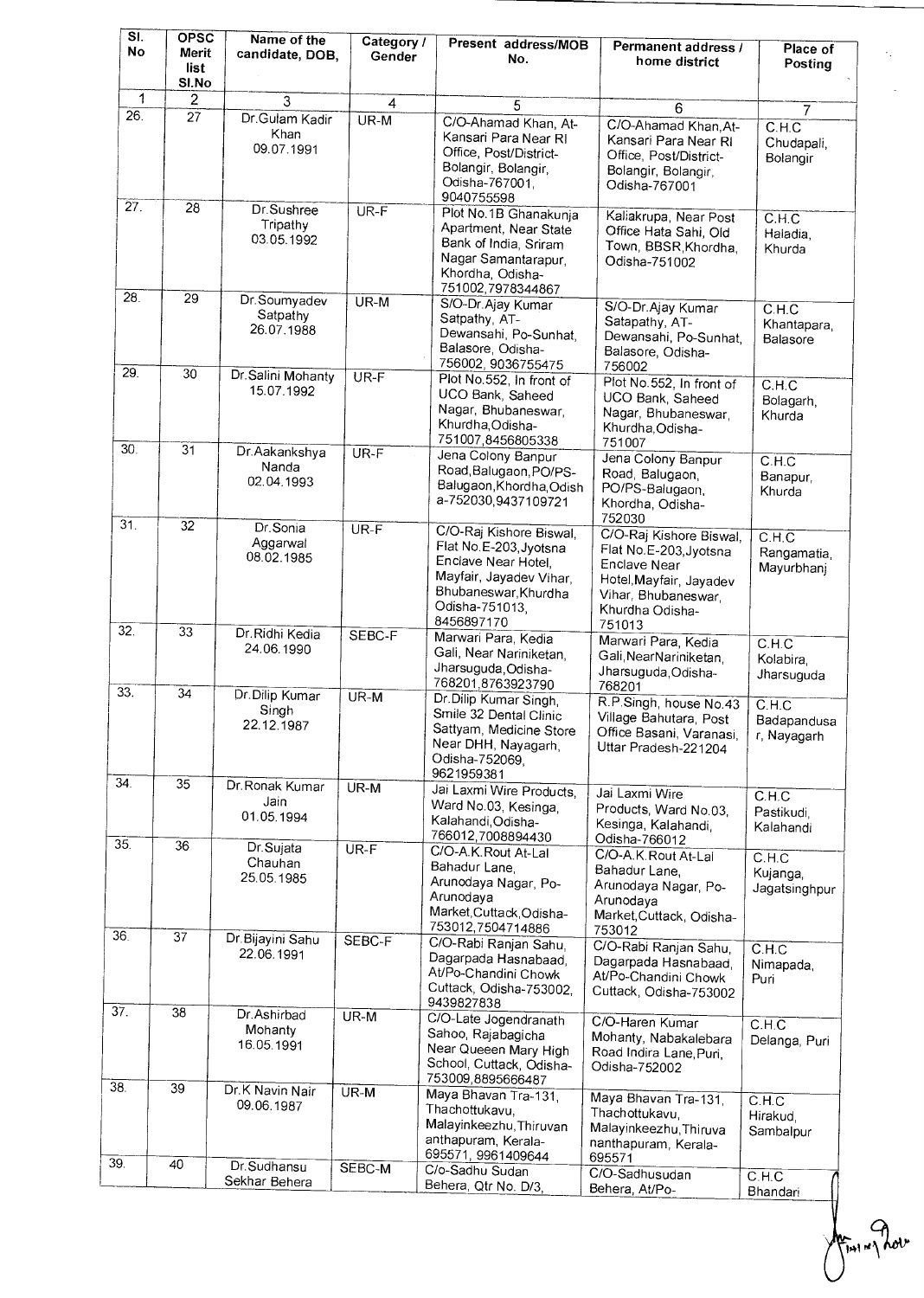| SI.<br><b>No</b> | <b>OPSC</b><br>Merit<br>list<br>SI.No | Name of the<br>candidate, DOB,            | Category /<br>Gender | Present address/MOB<br>No.                                                                                                                                                 | Permanent address /<br>home district                                                                              | Place of<br>Posting                    |
|------------------|---------------------------------------|-------------------------------------------|----------------------|----------------------------------------------------------------------------------------------------------------------------------------------------------------------------|-------------------------------------------------------------------------------------------------------------------|----------------------------------------|
| 1                | $\overline{2}$                        | 3                                         | $\overline{4}$       | 5                                                                                                                                                                          | 6                                                                                                                 | 7                                      |
|                  |                                       | 15.07.1993                                |                      | <b>District Head Quarter</b><br>Hospital, Bhadrak,<br>Odisha-756100,<br>9439388924                                                                                         | Bhaganai, Via-<br>Sainkul, PS-<br>Ramchandrapur,<br>Keonjhar, Odisha-<br>758043                                   | Pokhari,<br><b>Bhadrak</b>             |
| 40.              | 41                                    | Dr.Ankita Dash<br>04.03.1992              | UR-F                 | Saswati Homes Flat<br>No.102, Rajiv Nagar<br>Patia Station Road,<br>Kalarnga<br>Patia, Khurdha, Odisha-<br>751024,7750018976                                               | Saswati Homes Flat<br>No.102, Rajiv Nagar<br>Patia Station Road,<br>Kalarnga Patia,<br>Khurdha, Odisha-<br>751024 | C.H.C<br>Belgaon,<br>Ganjam            |
| 41.              | 42                                    | Dr. Urvashi Jain<br>08.06.1992            | UR-F                 | Qtr No.E1-10 Hindalco<br>Colony, Hirakud<br>Sambalpur, Sambalpur<br>Odisha-768016,<br>8093466860                                                                           | Qtr No.E1-10 Hindalco<br>Colony, Hirakud<br>Sambalpur, Sambalpur<br>Odisha-768016                                 | C.H.C.<br>Sohela.<br>Baragarh          |
| 42.              | 43                                    | Dr.Dibyajita<br>Swastipriya<br>04.11.1991 | SEBC-F               | Room No.308 PG II<br>Hostel, AlIMS Housing<br>Complex, Sijua<br>Patrapada, Khordha,<br>Odisha-751019,<br>7873232448                                                        | C/O-Ajanta<br>Subhadarsinee, Bank<br>Colony, Shakti Nagar<br>Word No.13, Bargarh,<br>Odisha-768028                | C.H.C<br>Majhapara,<br>Sundargarh      |
| 43.              | 44                                    | Dr.Pratibha<br>Kumari Jena<br>15.07.1988  | SEBC-F               | At-Braja Nagar-1 <sup>st</sup> Line,<br>Lochapada Road,<br>Berhampur, Ganjam, Odis<br>ha-760001, 9439536112                                                                | At-Braja Nagar-1 <sup>st</sup> Line,<br>Lochapada Road,<br>Berhampur,<br>Ganjam, Odisha-760001                    | C.H.C<br>Bhatkumarda,<br>Ganjam        |
| 44.              | 45                                    | Dr.Champak<br>Kumar Behera<br>05.04.1989  | SEBC-M               | Room No.140 Old Gents<br>Hostel, SCB Medical<br>College & AMP Hospital,<br>Mangalabag, Cuttack,<br>Odisha-753007,<br>8249325152                                            | S/O-Kartik Chandra<br>Behera, At-Patharpada,<br>Po-Panikoili, Jajpur,<br>Odisha-755043                            | C.H.C, Korei,<br>Jajpur                |
| 45.              | 46                                    | Dr. Kamini Majhi<br>27.06.1990            | $UR-F$               | Dr.Kamini Majhi, C/O-<br>Krushna Chandra Majhi,<br>At/Po-Fakirpur, Keonjhar,<br>Odisha-758022,<br>9439250199                                                               | Dr.Kamini Majhi<br>C/O-Krushna Chandra<br>Majhi, At/Po-Fakirpur,<br>Keonjhar, Odisha-<br>758022                   | C.H.C<br>Dhamanagar,<br><b>Bhadrak</b> |
| 46.              | 47                                    | Dr.Tapaleena<br>Raut<br>16.10.1993        | UR-F                 | Suryansh Hotels & AMP,<br>Resorts, Bankstreet,<br>Jajpur Road, Jajpur,<br>Odisha-755019,<br>9776640834                                                                     | At-Balipatna, PO-<br>Madhav Nagar,<br>Bhadrak, Bhadrak,<br>Odisha-756181                                          | C.H.C Tihidi,<br><b>Bhadrak</b>        |
| 47.              | 48                                    | Dr.Shubhangi<br>Pareek<br>19.11.1992      | $UR-F$               | Plot No.652/2337,<br>Ekamravihar, Nayapally,<br>Khurdha, Odisha-<br>751015,9799558616                                                                                      | Plot No.652/2337,<br>Ekamravihar.<br>Nayapally, Khurdha,<br>Odisha-751015                                         | C.H.C<br>Rajasunakhal<br>a. Nayagarh   |
| 48.              | 49                                    | Dr.Abhipsa Mishra<br>13.02.1991           | UR-F                 | Dept. Oral &,<br>Maxillofacial Surgery,<br>SCB Dental College,<br><b>SCB</b><br>MCH Cuttack Odisha-<br>753007, 9779412649                                                  | Shanti Bhawan,<br>Jhirpani, Rourkela,<br>Sundergarh, Odisha-<br>769042                                            | C.H.C<br>Manijanga,<br>Jagatsinghpur   |
| 49.              | 50                                    | Dr. Pritish Patnaik<br>07.02.1987         | UR-M                 | Flat No.405 Bhaba<br>Residency Apt., Bhaba<br>Nagar 1 <sup>st</sup> Lane,<br>Berhampur, Ganjam,<br>Odisha-760004,<br>9776908606                                            | No.3198/5193 Gouri<br>Vihar, Kedar Gouri<br>Lewis Road, Old Town,<br>Bhubaneswar,<br>Khordha, Odisha-<br>751002   | C.H.C<br>Girisola,<br>Ganjam           |
| 50.              | 51                                    | Dr. Lopamudra<br>Prusty<br>26.04.1991     | UR-F                 | Uttam Nivas, Sri Ram<br>Nagar, Santoshi lane,<br>Khordha, Odisha-<br>752055, 9439007775                                                                                    | Uttam Nivas, Sri Ram<br>Nagar, Santoshi lane,<br>Khordha, Odisha-<br>752055                                       | C.H.C<br>Khallikote,<br>Ganjam         |
| 51.              | 52                                    | Dr. Anita Kumari<br>Misra 29.04.1988      | $UR-F$               | Flat No. - 315, Metro<br>Manorama Complex,<br>Kathagola Street,<br>Mangalabag, Cuttack,<br>P.O.- Buxibazar, P.S.-<br>Mangalabag, Cuttack,<br>Odisha- 753001,<br>9861088917 | W/o- Srikshetranath<br>Nandan, Samantarapur<br>Sasan, P.O.- Bhimpur,<br>Galua, Khordha,<br>Odisha-752031.         | C.H.C<br>Mandasahi,<br>Jagatsinghpur   |

Ful v1 Prot.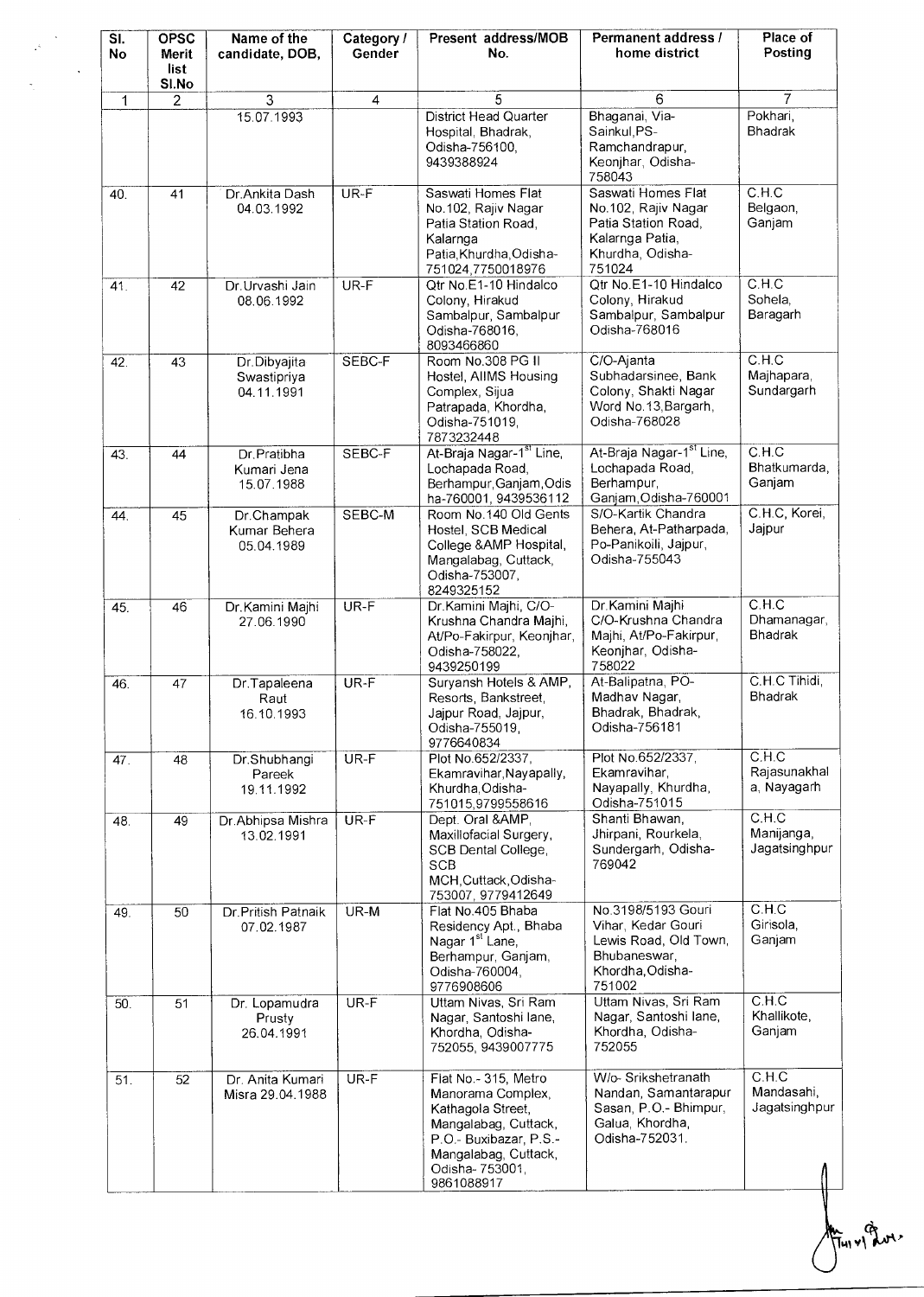| SI.<br>No  | <b>OPSC</b><br>Merit<br>list<br>SI.No | Name of the<br>candidate, DOB,             | Category /<br>Gender | Present address/MOB<br>No.                                                                                                                                              | Permanent address /<br>home district                                                                                              | Place of<br>Posting                             |
|------------|---------------------------------------|--------------------------------------------|----------------------|-------------------------------------------------------------------------------------------------------------------------------------------------------------------------|-----------------------------------------------------------------------------------------------------------------------------------|-------------------------------------------------|
| 1          | $\overline{2}$                        | 3                                          | 4                    | 5                                                                                                                                                                       | 6                                                                                                                                 |                                                 |
| 52.        | 53                                    | Dr. Sushree<br>Smaraki<br>20.05.1992       | SEBC-F               | D/o- Goura Chandra<br>Patra, Gandhi Nagar, 9th<br>Lane, Main road<br>Berhampur, Ganjam,<br>Odisha- 760001,<br>9778169885                                                | D/o- Goura Chandra<br>Patra, Gandhi Nagar,<br>9 <sup>th</sup> Lane, Main road<br>Berhampur, Ganjam,<br>Odisha-760001.             | $\overline{7}$<br>C.H.C<br>Sainkul,<br>Keonihar |
| 53.        | 54                                    | Dr. Sujata Sahani<br>05.04.1986            | UR-F                 | VIM- 210, Phase 6,<br>Sailashree Vihar,<br>Chandrasekharpur,<br>Khordha, Odisha-<br>751021,8763376185                                                                   | VIM-210, Phase 6,<br>Sailashree Vihar,<br>Chandrasekharpur,<br>Khordha, Odisha-<br>751021                                         | C.H.C<br>Polsara,<br>Ganjam                     |
| 54.        | 55                                    | Dr. Sonalika Kabi<br>07.06.1989            | UR-F                 | Room No. - 92, New PG<br>Ladies Hostel, SCB<br>MCH, Mangalabag,<br>Cuttack, Odisha-753007,<br>8249336848                                                                | At-Mahadeipatana,<br>P.O.- Batipada,<br>Kendrapara, Odisha-<br>754218                                                             | C.H.C<br>Mahakalapad<br>a.<br>Kendrapara        |
| 55.<br>56. | 56                                    | Dr. Malaya<br>Manjari Mati<br>12.06.1994   | $UR-F$               | Back side of Petrol<br>Pump, Ranisati Mandir,<br>Gobindtola, Dhanupali,<br>Sambalpur, Odisha-<br>768005, 9438174694                                                     | Back side of Petrol<br>Pump, Ranisati Mandir,<br>Gobindtola,<br>Dhanupali, Sambalpur,<br>Odisha- 768005                           | C.H.C<br>Barpali,<br>Baragarh                   |
|            | 57                                    | Dr. V Harish<br>Madhav<br>03.12.1986       | $UR-M$               | S/o- V Sathish Kumar,<br>Subadhra Nilayam,<br>Gandhi Nagar, 2 <sup>nd</sup> Lane,<br>Berhampur, Ganjam,<br>Odisha-760001,<br>9861149637                                 | S/o- V Sathish Kumar,<br>Subadhra Nilayam,<br>Gandhi Nagar, 2 <sup>nd</sup><br>Lane, Berhampur,<br>Ganjam, Odisha-<br>760001.     | C.H.C<br>Digapahandi,<br>Ganjam                 |
| 57.        | 58                                    | Dr. Supriya Padhy<br>18.12.1990            | $UR-F$               | D/o- Ramesh Chandra<br>Padhy, Gajapati Nagar,<br>3 <sup>rd</sup> Lane extn, HS No -<br>12, Berhampur, Ganjam,<br>Odisha- 760010,<br>9090573396                          | D/o-Ramesh Chandra<br>Padhy, Gajapati Nagar,<br>3 <sup>rd</sup> Lane extn, HS No.-<br>12, Berhampur,<br>Ganjam, Odisha-<br>760010 | C.H.C Chikiti,<br>Ganjam                        |
| 58.        | 59                                    | Dr. Pooja Agrawal<br>15.01.1994            | $UR-F$               | At/PO- Pooja Vastralaya,<br>Dharamsala Road,<br>Titilagarh, Bolangir,<br>Odisha-767033,<br>7008859425                                                                   | At/PO- Pooja<br>Vastralaya, Dharamsala<br>Road, Titilagarh,<br>Bolangir, Odisha-                                                  | C.H.C<br>Kholan,<br>Bolangir                    |
| 59.        | 60                                    | Dr. Pranati Behera<br>11.05.1990           | $UR-F$               | Plot No. - 332/2738,<br>Lane-2, Lingaraj Nagar,<br>Old Town, Bhubaneswar,<br>Khordha, Odisha-<br>751002, 9692001615.                                                    | 767033.<br>Plot No. - 332/2738,<br>Lane-2, Lingaraj Nagar,<br>Old Town.<br>Bhubaneswar, Khordha,                                  | C.H.C<br>Bangurigaon,<br>Puri                   |
| 60.        | 61                                    | Dr. Vikram Anand<br>21.12.1986             | UR-M                 | C/o- Prabir Kumar Barik,<br>At-Kothpal, PO/Via-<br>Sankerko, Mayurbhanj,<br>Odisha-757024,<br>7857888369                                                                | Odisha-751002.<br>C/o- Chandan Kumar,<br>H/o Santosh Kumar,<br>PS-Tharthari, Pamara,<br>Post-Keshopur.                            | C.H.C<br>Balisira,<br>Ganjam                    |
| 61.        | 62                                    | Dr.Avinanadan<br>Mahapatra,<br>02.07.1993  | UR-M                 | At/PO- Niali, Cuttack,<br>Odisha- 754004.<br>No. - 8895283279                                                                                                           | Nalanda, Bihar-801302.<br>At/PO- Niali, Cuttack,<br>Odisha- 754004                                                                | C.H.CCharich<br>hak, Puri                       |
| 62.<br>63. | 63                                    | Dr. Debjani<br>Mohanty<br>15.09.1989       | $UR-F$               | Plot No. - 451/1799,<br>Nuasahi, Nayapalli,<br>Bhubaneswar, Khordha<br>Odisha-751012,<br>8455970216                                                                     | Plot No. - 451/1799,<br>Nuasahi, Nayapalli,<br>Bhubaneswar, Khordha,<br>Odisha-751012                                             | C.H.C<br>Danagadi,<br>Jaipur                    |
| 64.        | 64<br>65                              | Dr.Dibyadeepika<br>Mohapatra<br>11.07.1989 | $UR-F$               | Dibyadeepika Mohapatra<br>C/o-Rabindranath Das,<br>Subham Printers Lane,<br>Mangala Mandir.<br>Rajendra Nagar,<br>Madhupatna, Cuttack,<br>Odisha- 753010<br>8895831370. | Dibyadeepika<br>Mohapatra<br>D/o-Sanatan<br>Mohapatra, At/PO-<br>Kanpur, Via- DJ Pur,<br>Keonjhar, Odisha-<br>758078.             | C.H.C Khaira,<br>Balasore                       |
|            |                                       | Dr. Pinali Das<br>05.05.1992               | $UR-F$               | Flat No.- 7, Block-2,<br>XIMB Campus,<br>Chandrasekharpur,<br>Bhubaneswar, Khordha,<br>Odisha-751013,<br>9437484462                                                     | Flat No.- 7, Block-2,<br>XIMB Campus,<br>Chandrasekharpur,<br>Bhubaneswar, Khordha,<br>Odisha-751013.                             | C.H.C<br>Bindhanima,<br>Cuttack                 |

Am Prove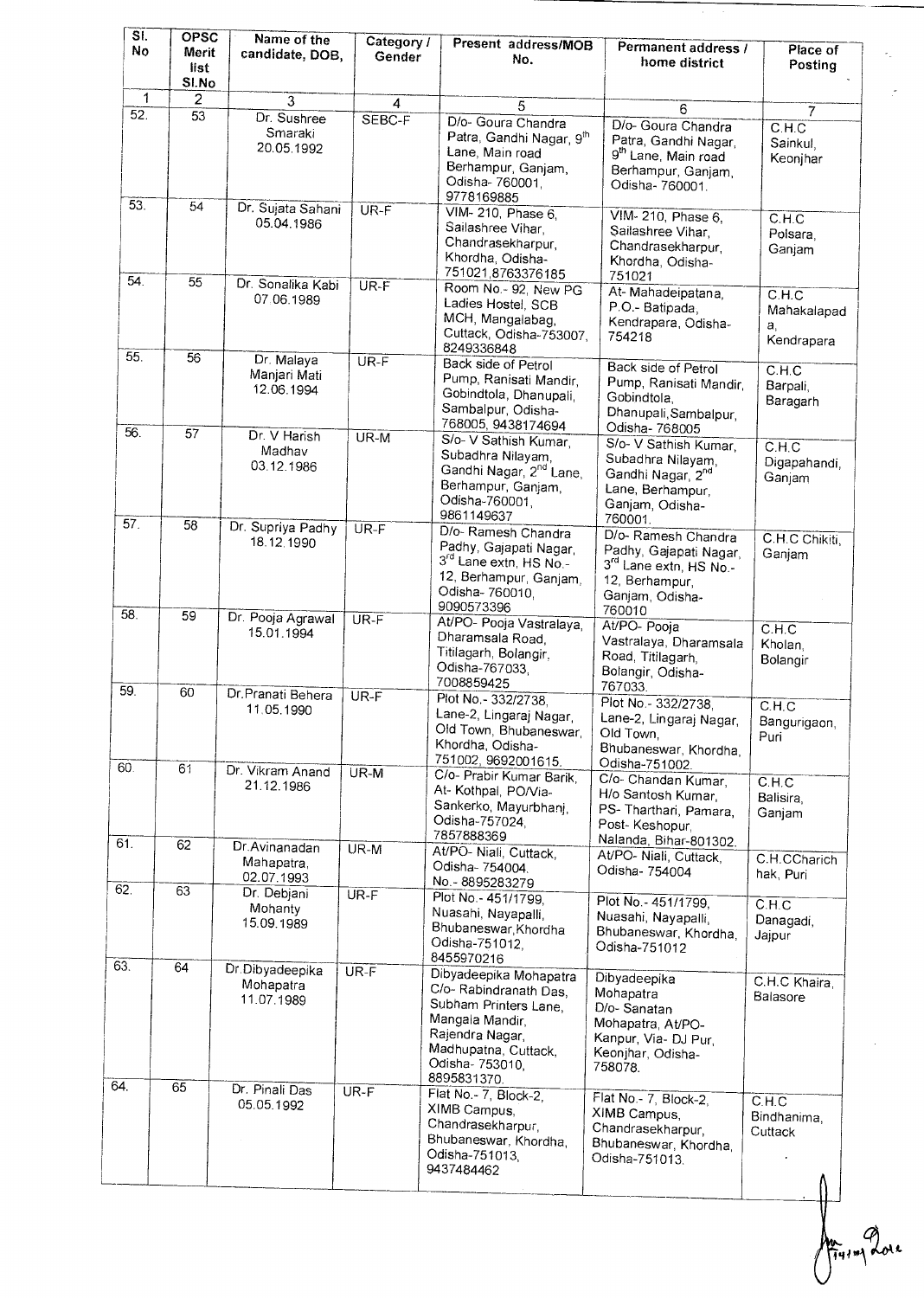| SI.<br>No         | <b>OPSC</b><br>Merit<br>list | Name of the<br>candidate, DOB,             | Category /<br>Gender | Present address/MOB<br>No.                                                                                                                 | Permanent address /<br>home district                                                                     | Place of<br>Posting                     |
|-------------------|------------------------------|--------------------------------------------|----------------------|--------------------------------------------------------------------------------------------------------------------------------------------|----------------------------------------------------------------------------------------------------------|-----------------------------------------|
|                   | SI.No                        |                                            |                      |                                                                                                                                            |                                                                                                          |                                         |
| 1<br>65.          | 2<br>66                      | 3<br>Dr. Chenna Shruti<br>06.08.1993       | 4<br>UR-F            | 5<br>32, Madhusudan Nagar,<br>Unit-4, Bhubaneswar,<br>Khordha, Odisha-<br>751001, 7008594071                                               | 6<br>32, Madhusudan Nagar,<br>Unit-4, Bhubaneswar,<br>Khordha, Odisha-<br>751001                         | 7<br>C.H.C<br>Gambharimu<br>nda, Khurda |
| 66.               | 67                           | Dr. Khushbu<br>Agrawal<br>06.03.1987       | $UR-F$               | Flat-111, E-Block,<br>Badriprasad Apartment,<br>In front of Rukmini<br>talkies, Bargarh, Odisha-<br>768028, 7987033766                     | C-7, Ganapati Villa,<br>Bargarh, Odisha-<br>768028                                                       | C.H.C<br>Bhatali,<br>Baragarh           |
| 67.               | 68                           | Dr. Sneha Moturi<br>13.07.1992             | UR-F                 | <b>B-48, SEC 3, DPS</b><br>Colony, Damanjodi,<br>Koraput, Odisha-763008.<br>7749031370                                                     | B-48, SEC 3, DPS<br>Colony, Damanjodi,<br>Koraput, Odisha-<br>763008.                                    | C.H.C<br>Ghasian,<br>Bolangir           |
| 68.               | 69                           | Dr. Sudipta<br>Mohapatra<br>28.09.1989     | $UR-F$               | Plot No. - 1499/3768,<br>Friends Colony,<br>Soubhagya Nagar,<br>Baramunda, Khordha,<br>Odisha-751003,<br>8917425564                        | Plot No.- 1499/3768,<br>Friends Colony,<br>Soubhagya Nagar,<br>Baramunda, Khordha,<br>Odisha-751003      | C.H.C<br>Biswanath<br>Pur,<br>Kalahandi |
| 69.               | 70                           | Dr. Manisha<br>Priyadarshini<br>15.08.1986 | $SC-F$               | C/o-S.N.Jena, Plot No.-<br>K-3A/ 1020, Kalinga<br>Nagar, Ghatikia, PO-<br>Ghatikia, Bhubaneswar,<br>Khordha, Odisha-<br>751029, 8895589903 | C/o- Loknath Jena,<br>Bari- Bagada, PO-Bari<br>Cuttack, Jajpur, Odisha-<br>755003.                       | U.C.H.C Unit-<br>IV, Khurda             |
| 70.               | $\overline{71}$              | Dr. Jyoti Ranjan<br>Mohanty<br>23.12.1990  | UR-M                 | Qr. No.-2RB 51/3, Unit-9<br>Flat, PO-Bhoinagar,<br>Bhubaneswar, Khordha,<br>Odisha-751022,<br>9986581672                                   | Qr. No.-2RB 51/3, Unit-<br>9 Flat, PO-Bhoinagar,<br>Bhubaneswar.<br>KhordhaOdisha-<br>751022.            | C.H.C<br>Nuagaon,<br>Jagatsinghpur      |
| 71.               | $\overline{72}$              | Dr. Krishna<br>Mukherjee<br>08.05.1993     | UR-F                 | C/o- Bibekananda<br>Mukherjee, At-Santhia,<br>PO- Bhadrak, Odisha-<br>756100, 8763791743                                                   | C/o-Bibekananda<br>Mukherjee, At-Santhia,<br>PO- Bhadrak, Odisha-<br>756100                              | CHC, Simulia,<br>Balasore               |
| $\overline{72}$ . | 73                           | Dr. Abhijeet<br>Mishra<br>31.05.1987       | $UR-M$               | At- Back Side of VSS<br>Science College, PO-<br>Dhankauda, Sambalpur,<br>Odisha- 768006,<br>9090076776                                     | At- Back Side of VSS<br>Science College, PO-<br>Dhankauda, Sambalpur,<br>Odisha, 768006                  | C.H.C<br>Charmal,<br>Sambalpur          |
| 73.               | 74                           | Dr. Arpita Behura<br>10.03.1993            | UR-F                 | 4 <sup>th</sup> Floor, Aalap<br>Apartment, 3 Hari Sabha<br>Lane Behala, Kolkata,<br>South Parganas, West<br>Bengal- 700060,<br>8777864286  | C/o- Akshaya Kumar<br>Behura, Baruna, P.O.-<br>Rajkanika, Via- Olaver,<br>Kendrapara, Odisha-<br>754227. | C.H.C<br>Rajakanika,<br>Kendrapara      |
| 74.               | 75                           | Dr. Swapnashree<br>Behera<br>27.12.1988    | UR-F                 | C/o- P.B. Joshi (BDO,<br>Junagarh) At/PO-<br>Junagarh, Kalahandi,<br>Odisha-766014.<br>9438315716                                          | A/453, Koelnagar,<br>Rourkela-14,<br>Sundargarh, Odisha-<br>769014.                                      | C.H.C Borda,<br>Kalahandi               |
| 75.               | 76                           | Dr. Poonam<br>Agrawal<br>18.12.1987        | $UR-F$               | N-4/268, IRC Village,<br>Nayapalli, Bhubaneswar,<br>Khordha, Odisha-<br>751015,7223957576                                                  | N-4/268, IRC Village,<br>Nayapalli,<br>Bhubaneswar, Khordha,<br>Odisha-751015.                           | C.H.C<br>Odagaon,<br>Nayagarh           |
| 76.               | 77                           | Dr. Abhijit Nayak<br>19.09.1992            | $UR-M$               | At-Khairabad, PO-<br>Gulnagar, PS-<br>Kendrapara, Kendrapara,<br>Odisha-754250,<br>8093859283.                                             | At-Khairabad, PO-<br>Gulnagar, PS-<br>Kendrapara, Odisha-<br>754250.                                     | C.H.C<br>Odapada,<br>Dhenkanal          |
| 77.               | 78                           | Dr. Suvranita Jena<br>09.07.1992           | UR-F                 | Acharya Nagar, In front<br>of RWSS Office, Bonth<br>Chakk, Bhadrak, Odisha-<br>756100,9937692216                                           | Acharya Nagar, In front<br>of RWSS Office, Bonth<br>Chakk, Bhadrak,<br>Odisha-756100                     | C.H.C<br>Godibandha,<br>Angul           |
| 78.               | 79                           | Dr. Ankita<br>Samantaray<br>23.01.1991     | UR-F                 | Plot No. - 916 New<br>Colony, Palasuni,<br>Rasulgarh,<br>Bhubaneswar, Khordha,<br>Odisha- 751010,<br>9438424006                            | Plot No.- 916 New<br>Colony, Palasuni,<br>Rasulgarh,<br>Bhubaneswar, Khordha,<br>Odisha- 751010          | C.H.C.<br>Sukinda,<br>Jajpur            |
| 79.               | 80                           | Dr. Shreeyam<br>Mohapatra                  | $UR-M$               | Plot No.- 652/ 2337.<br>Ekamra Vihar, Nayapalli,                                                                                           | Plot No. - 652/ 2337,<br>Ekamra Vihar,                                                                   | C.H.C<br>Bankoi,                        |

flag and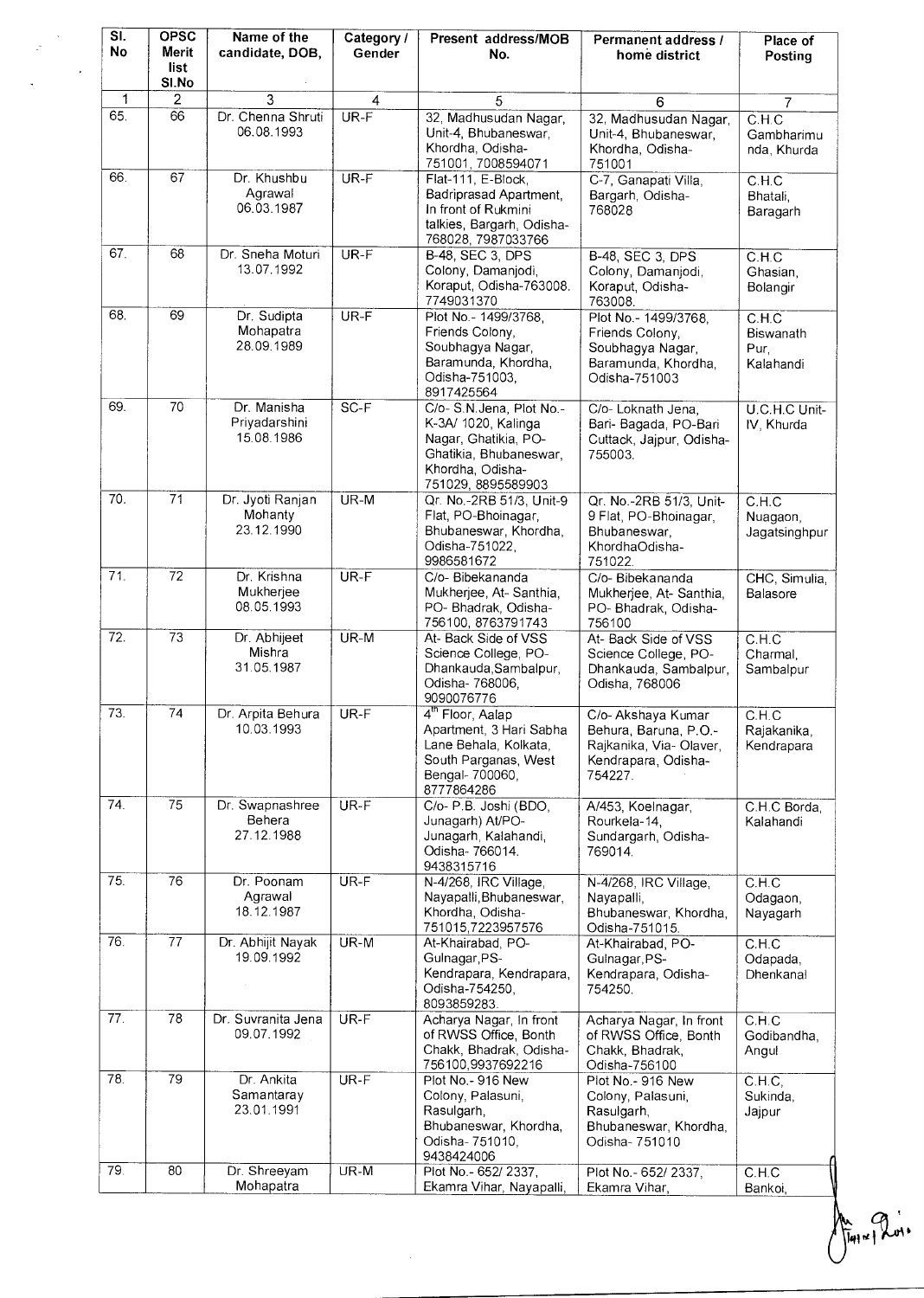| $\overline{\mathsf{SI}}$<br>Nο | <b>OPSC</b><br>Merit<br>list<br>SI.No | Name of the<br>candidate, DOB,                         | Category /<br>Gender | Present address/MOB<br>No.                                                                                                                            | Permanent address /<br>home district                                                                                                | Place of<br>Posting                            |
|--------------------------------|---------------------------------------|--------------------------------------------------------|----------------------|-------------------------------------------------------------------------------------------------------------------------------------------------------|-------------------------------------------------------------------------------------------------------------------------------------|------------------------------------------------|
| 1                              | $\overline{2}$                        | $\overline{3}$                                         | 4                    | 5                                                                                                                                                     | 6                                                                                                                                   | 7                                              |
|                                |                                       | 23.02.1989                                             |                      | Bhubaneswar, Khordha,<br>Odisha-751015.<br>8249322892                                                                                                 | Nayapalli,<br>Bhubaneswar, Khordha,<br>Odisha-751015.                                                                               | Khurda                                         |
| 80.                            | 81                                    | Dr. Sanjum<br>Aasma<br>08.04.1992                      | UR-F                 | Karhi Mungeli, PO-<br>Mungeli, Mungeli,<br>Chhatisgarh-495334.<br>9937402822                                                                          | Karhi Mungeli, PO-<br>Mungeli, Mungeli,<br>Chhatisgarh-495334                                                                       | C.H.C<br>Indupur,<br>Kendrapara                |
| 81.                            | 82                                    | Dr. Snigdha<br>Paramita Rout,<br>15.03.1988            | UR-F                 | Shri Krushna Vihar<br>Colony, Vijaya Talkies<br>Road, Sundargarh,<br>Odisha-770001,<br>9438392092                                                     | Shri Krushna Vihar<br>Colony, Vijaya Talkies<br>Road, Sundargarh,<br>Odisha-770001                                                  | C.H.C<br>Ulunda.<br>Sonepur                    |
| 82.                            | 83                                    | Dr. Gayatree<br>Mishra<br>28.06.1993                   | $UR-F$               | D/o Ranjan Kumar<br>Mishra, At-Sapanpur,<br>PO-Sisua, Cuttack,<br>Odisha-754202.<br>9777411177                                                        | D/o Ranjan Kumar<br>Mishra, At-Sapanpur,<br>PO-Sisua, Cuttack,<br>Odisha-754202                                                     | C.H.C<br>Markandapur,<br>Jajpur                |
| 83.                            | 84                                    | Dr. Barsharani<br>Mekap<br>05.04.1992                  | UR-F                 | D/o Smruti Ranjan<br>Mekap, At-Sovanpor,<br>PO-Bagada,<br>Kendrapara, Odisha-<br>754212, 8093390302                                                   | D/o Smruti Ranjan<br>Mekap, At-Sovanpor,<br>PO-Bagada,<br>Kendrapara, Odisha-<br>754212                                             | C.H.C<br>Harichandanp<br>ur, Keonjhar          |
| 84.                            | 85                                    | Dr. Satchidananda<br>Meher<br>02.07.1988               | SEBC-M               | Gohirapadar, Bangomund<br>a, Bolangir, Odisha-<br>767040., 9937684654                                                                                 | Gohirapadar,<br>Bangomunda, Bolangir,<br>Odisha-767040.                                                                             | C.H.C<br>Kantabanjhi,<br>Bolangir              |
| 85.                            | $\overline{87}$                       | Dr. Saleena<br>Mishra<br>02.04.1995                    | $UR-F$               | House Number-06,<br>Bhawani Enclave-1,<br>Sector-09, CDA, Cuttack,<br>Odisha-753014,<br>9439979525                                                    | House Number-06,<br>Bhawani Enclave-1.<br>Sector-09, CDA,<br>Cuttack, Odisha-<br>753014.                                            | C.H.C Jiral,<br>Dhenkanal                      |
| 86.                            | 88                                    | Dr. Kakuli Ghosh<br>30.04.1992                         | UR-F                 | Haridradanga,<br>Garerdhar, Main Road<br>North, Chandannagar,<br>Hooghly, West Bengal-<br>712136, 9851854926                                          | Haridradanga,<br>Garerdhar, Main Road<br>North, Chandannagar,<br>Hooghly, West Bengal-<br>712136.                                   | C.H.C Basta,<br>Balasore                       |
| 87.                            | 89                                    | Dr. Pradyumna<br>Kumar Panda,<br>10.07.1988            | UR-M                 | C/o Satyabrata Panda,<br>At- Pokhariapara<br>(Patitapaban Temple),<br>PO- Pattamundai,<br>Kendrapara, Odisha-<br>754215, 9439766400.                  | C/o Satyabrata Panda,<br>At- Pokhariapara<br>(Patitapaban Temple).<br>PO- Pattamundai,<br>Kendrapara, Odisha-<br>754215             | <b>SDH</b><br>Pattamundai,<br>Kendrapara       |
| 88.                            | 90                                    | Dr. Lopamudra<br>Jena<br>01.09.1991                    | UR-F                 | VIM-644, Shaileshree<br>Vihar, Chandrasekharpur,<br>Bhubaneswar, Khordha,<br>Odisha-751016,<br>9437594793                                             | D/o- Ramesh Chandra<br>Jena, At-Suanlo, PO-<br>Bhaluka, Via-Sainkul,<br>Keonjhar, Odisha-<br>758043.                                | C.H.C Joda,<br>Keonjhar                        |
| 89.<br>90.                     | $\overline{91}$<br>92                 | Dr. Jasmine<br>Priyadarshini<br>Senapaty<br>15.07.1991 | $UR-F$               | C/o- Ratnakar Senapaty,<br>Plot No.- 369P, Shanti<br>Hospital Lane, At-<br>Thoriasahi, PO/PS-<br>Mangalabag, Cuttack,<br>Odisha-753007.<br>8249887431 | C/o-Ratnakar<br>Senapaty, Plot No.-<br>369P, Shanti Hospital<br>Lane, At-Thoriasahi,<br>PO/PS-Mangalabag,<br>Cuttack, Odisha-753007 | $\overline{C.H.C}$<br>Maniabandha<br>, Cuttack |
|                                |                                       | Dr. Sanjeev<br>Kumar Das<br>25.08.1993                 | $UR-M$               | MIG-19/3 OSHB<br>Colony, Chandrasekharp<br>ur, Bhubaneswar,<br>Khordha, Odisha-<br>751016, 9438565911                                                 | MIG- 19/3 OSHB<br>Colony, Chandrasekharp<br>ur, Bhubaneswar,<br>Khordha, Odisha-<br>751016                                          | C.H.C<br>Derabis.<br>Kendrapara                |
| 91.                            | 93                                    | Dr. S Mrutyunjaya<br>30.11.1992                        | SEBC-M               | C/o Dr. Simanchala<br>Sahu, Surya Bhavan,<br>At/PO- B D Pur, Via-<br>Baragan, PS- J Prasad,<br>Ganjam, Odisha-761120,<br>9437032849                   | C/o Dr. Simanchala<br>Sahu, Surya Bhavan,<br>At/PO- B D Pur, Via-<br>Baragan, PS- J Prasad,<br>Ganjam, Odisha-<br>761120.           | C.H.C<br>Belaguntha,<br>Ganjam                 |
| 92.                            | 94                                    | Dr. Ullash Kumar<br>05.05.1987                         | UR-M                 | N- 4/268, IRC Village,<br>Nayapalli Bhubaneswar,<br>Khordha, Odisha-<br>751015, 9886425114                                                            | N- 4/268, IRC Village,<br>Nayapalli, Bhubaneswar,<br>Khordha, Odisha-<br>751015                                                     | C.H.C<br>Ranapur,<br>Nayagarh                  |
| 93.                            | 95                                    | Dr. Sushmita<br>Pattnaik<br>29.04.1994                 | UR-F                 | $HIG$ 23 1.<br>Chandrasekharpur<br>Housing Board Colony,                                                                                              | HIG 23 1.<br>Chandrasekharpur<br>Housing Board Colony,                                                                              | C.H.C<br>Parajang,<br>Dhenkanal                |

 $A_{\tilde{1}u}$ ,  $\gamma_{\text{tot}}$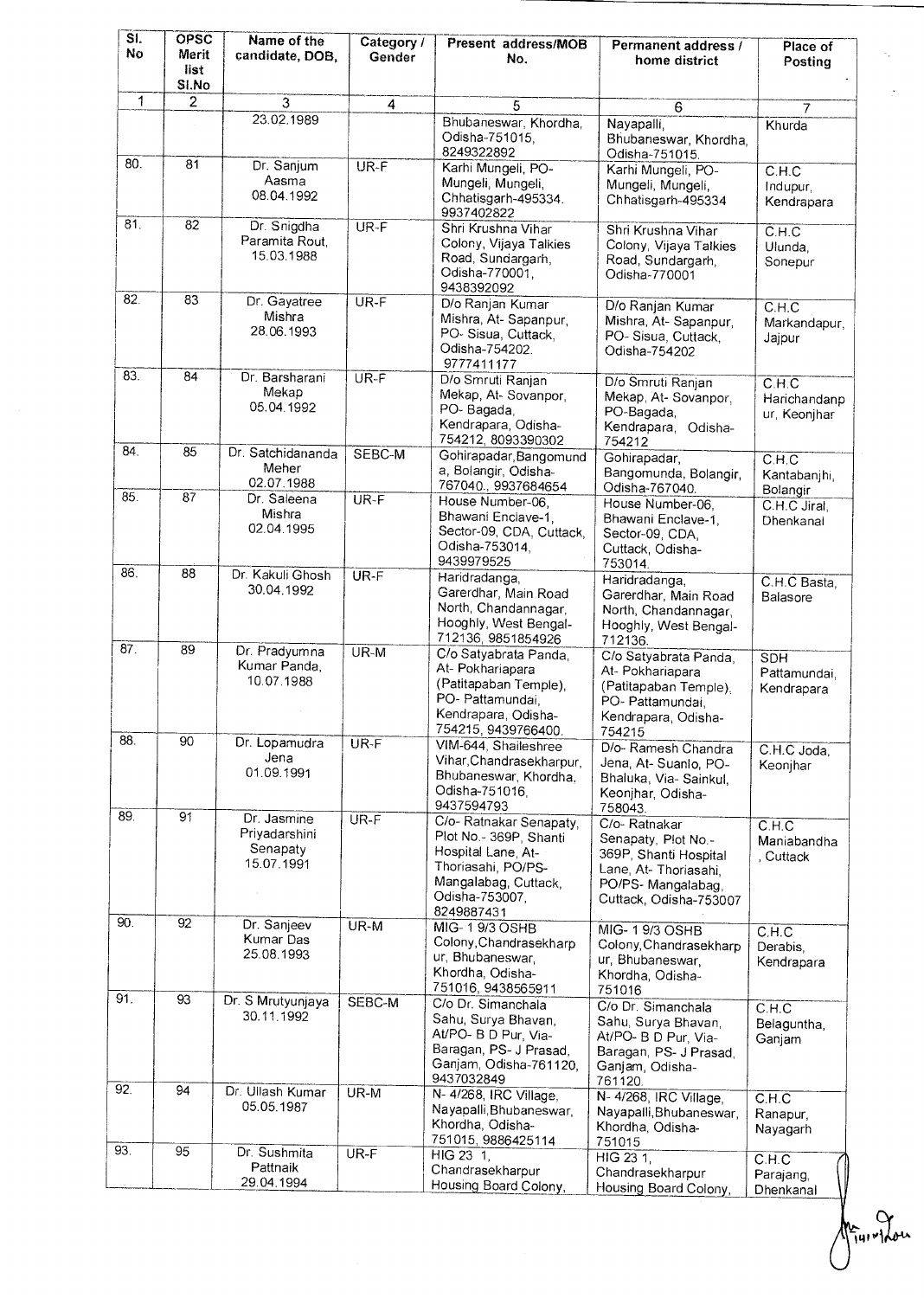| SI.<br><b>No</b> | <b>OPSC</b><br><b>Merit</b><br>list<br>SI.No | Name of the<br>candidate, DOB,             | Category /<br>Gender    | Present address/MOB<br>No.                                                                                                            | Permanent address /<br>home district                                                                                                 | Place of<br>Posting                   |
|------------------|----------------------------------------------|--------------------------------------------|-------------------------|---------------------------------------------------------------------------------------------------------------------------------------|--------------------------------------------------------------------------------------------------------------------------------------|---------------------------------------|
| 1                | 2                                            | $\overline{3}$                             | $\overline{\mathbf{4}}$ | 5                                                                                                                                     | $-6$                                                                                                                                 | $\overline{7}$                        |
|                  |                                              |                                            |                         | Phase-1, Bhubaneswar,<br>Khordha, Odisha-<br>751016, 8093528311                                                                       | Phase-1, Bhubaneswar,<br>Khordha, Odisha-<br>751016                                                                                  |                                       |
| 94.              | 96                                           | Dr. Dipty<br>Krishnayani<br>06.10.1992     | UR-F                    | C1 3, Indian Oil Officers<br>Colony, Marketing<br>division, Madhuban,<br>Paradip, Jagatsinghpur,<br>Odisha-754142.<br>9776821519      | C1 3, Indian Oil Officers<br>Colony, Marketing<br>division, Madhuban,<br>Paradip, Jagatsinghpur,<br>Odisha-754142                    | CHC,<br>Iswarpur,<br>Balasore         |
| 95.              | 97                                           | Dr. Bodhiswata<br>Pattnaik<br>16.07.1986   | $UR-M$                  | Vipul Garden Toer 10,<br>Flat 1402, Ghatikia,<br>Bhubaneswar, Khordha,<br>Odisha- 751003,<br>9861061277                               | C/o- Abinash Pattnaik,<br>Plot 1096/ 4294, Lane-<br>10, Satabdi Nagar, Unit-<br>8, PO-Barmunda<br>Colony, Khordha,<br>Odisha-751003. | C.H.C<br>Mangalpur,<br>Jajpur         |
| 96.              | 98                                           | Dr. Siddhant<br>Behera<br>18.10.1993       | UR-M                    | C/o Bikash Behera,<br>At/PO- Betnoti, In front of<br>Railway Station,<br>Mayurbhanj, Odisha-<br>757025, 9777717807                    | C/o Bikash Behera,<br>At/PO- Betnoti, In front<br>of Railway Station,<br>Mayurbhani, Odisha-<br>757025                               | C.H.C<br>Badasahi,<br>Mayurbhanj      |
| 97.              | 99                                           | Dr. Amrita Kumari<br>Sahu<br>27.03.1991    | $UR-F$                  | C/o Laxmidhar Kar, At-<br>Paikasahi, PO- Narua,<br>Via- Gop, Puri, Odisha-<br>752110, 8456030595                                      | C/o Laxmidhar Kar, At-<br>Paikasahi, PO- Narua,<br>Via- Gop, Puri, Odisha-<br>752110                                                 | C.H.C Sriram<br>Ch.Pur,<br>Mayurbhanj |
| 98.              | 100                                          | Dr. Ishanki Mishra<br>02.07.1991           | UR-F                    | S S Mishra, Flat No 205,<br>Saptarishi Apartment,<br>near Patia Idea Office,<br>Bhubaneswar, Khordha,<br>Odisha-751024,<br>7894184255 | S S Mishra, Plot No<br>2418, Ekamra Vihar, N3<br>IRC Village, Nayapalli,<br>Bhubaneswar, Khordha,<br>Odisha-751015.                  | C.H.C<br>Narsinghpur,<br>Cuttack      |
| 99.              | 101                                          | Dr. Jnanaranjan<br>Nayak<br>07.07.1986     | SEBC-M                  | Room No.- 39, Old Gents<br>Hostel, SCB MC, Cuttack<br>Odisha, 753007,<br>9861709595                                                   | At-Dantual, PO-<br>Ghodansh, Via-<br>Alanahat, Jagatsinghpur,<br>Odisha-754107                                                       | C.H.C<br>Balikuda,<br>Jagatsinghpur   |
| 100.             | 102                                          | Dr. Chinmay<br>Mahato<br>21.11.1987        | UR-M                    | H No 79, B Road, West<br>Lay Out, Kagalnagar,<br>Sonari, Jamshedpur,<br>East Singhbhum,<br>Jharkhand-831011,<br>9439364615            | C/o-Dushmanta<br>Mohanta, At-Badbil,<br>P.O.- Tangabilla, PS-<br>Jashipur, Via-Tato,<br>Mayurbhanj, Odisha-<br>757036.               | C.H.C<br>Jamukeswar,<br>Mayurbhanj    |
| 101.             | 103                                          | Dr.Swati<br>Swagatika Parida<br>18.11.1987 | UR-F                    | At- JM Colony, Qtr. No.<br>R3/C17, PO-Budharaja,<br>Sambalpur, Odisha-<br>768004, 9438073104                                          | At- JM Colony, Qtr. No.<br>R3/C17, PO-<br>Budharaja, Sambalpur,<br>Odisha-768004                                                     | CLH.C<br>Pahadasingid<br>a, Baragarh  |
| 102.             | 104                                          | Dr. Shaheda<br>Tabassum<br>11.01.1992      | $UR-F$                  | Hall of Girls Residence,<br>GP Girls Hostel, Jamia<br>Millia Islamia, Delhi, New<br>Delhi-<br>110025,8010650584                       | C/o Nehal Akhtar khan,<br>Town/PO - Koira,<br>Sundargarh, Odisha-<br>770001                                                          | C.H.C<br>Lahunipada,<br>Sundargarh    |
| 103.             | 105                                          | Dr. Ajita Kumar<br>Navak<br>10.07.1989     | $UR-M$                  | C/o- Dr. Sukumar<br>Tripathy, Govt. Medical<br>Quarter, DHH Rayagada,<br>Odisha-765001.<br>8917538661                                 | C/o- Kamraj Sahu, Sri<br>Nagar, 3 <sup>rd</sup> Lane, Behind<br>SBI Chatrapur, Ganjam,<br>Odisha-761020.                             | C.H.C<br>Municipentha,<br>Ganjam      |
| 104.             | 106                                          | Dr. Moneesha<br>Mohapatra<br>17.10.1990    | SEBC-F                  | Plot No. - A/7, Surya<br>Nagar, Bhubaneswar,<br>Khordha, Odisha-<br>751003, 9438703662                                                | Plot No.- A/7, Surya<br>Nagar, Bhubaneswar,<br>Khordha, Odisha-<br>751003.                                                           | C.H.C<br>Jagannathpur<br>, Rayagada   |
| 105.             | 107                                          | Dr. Amit Dalmia<br>30.10.1986              | $UR-M$                  | S/o- Suresh Dalmia.<br>Dalmia House,<br>Saliabagicha,<br>Kumbharpada, L T Road,<br>Sambalpur, Odisha-<br>768001,9503020749            | S/o- Suresh Dalmia,<br>Dalmia House,<br>Saliabagicha,<br>Kumbharpada, L T<br>Road, Sambalpur,<br>Odisha- 768001.                     | C.H.C Laida,<br>Sambalpur             |
| 106.             | 108                                          | Dr. Sipra Sahu<br>28.03.1993               | SEBC-F                  | At-Brahmanideipada,<br>PO/PS- Angul, Angul,<br>Odisha-759122,<br>7077529920                                                           | At- Brahmanideipada,<br>PO/PS- Angul, Angul,<br>Odisha-759122.                                                                       | C.H.C<br>Chhendipada,<br>Angul        |
| 107.             | 109                                          | Dr. Jewa Tripathy<br>01.09.1992            | UR-F                    | Plot No. - 286, District<br>Center, Chandrasekharpu<br>r. Bhubaneswar,                                                                | Plot No. - 286, District<br>Center, Chandrasekharp<br>ur, Bhubaneswar,                                                               | C.H.C Raj<br>K.Nagar,<br>Angul        |

te Provis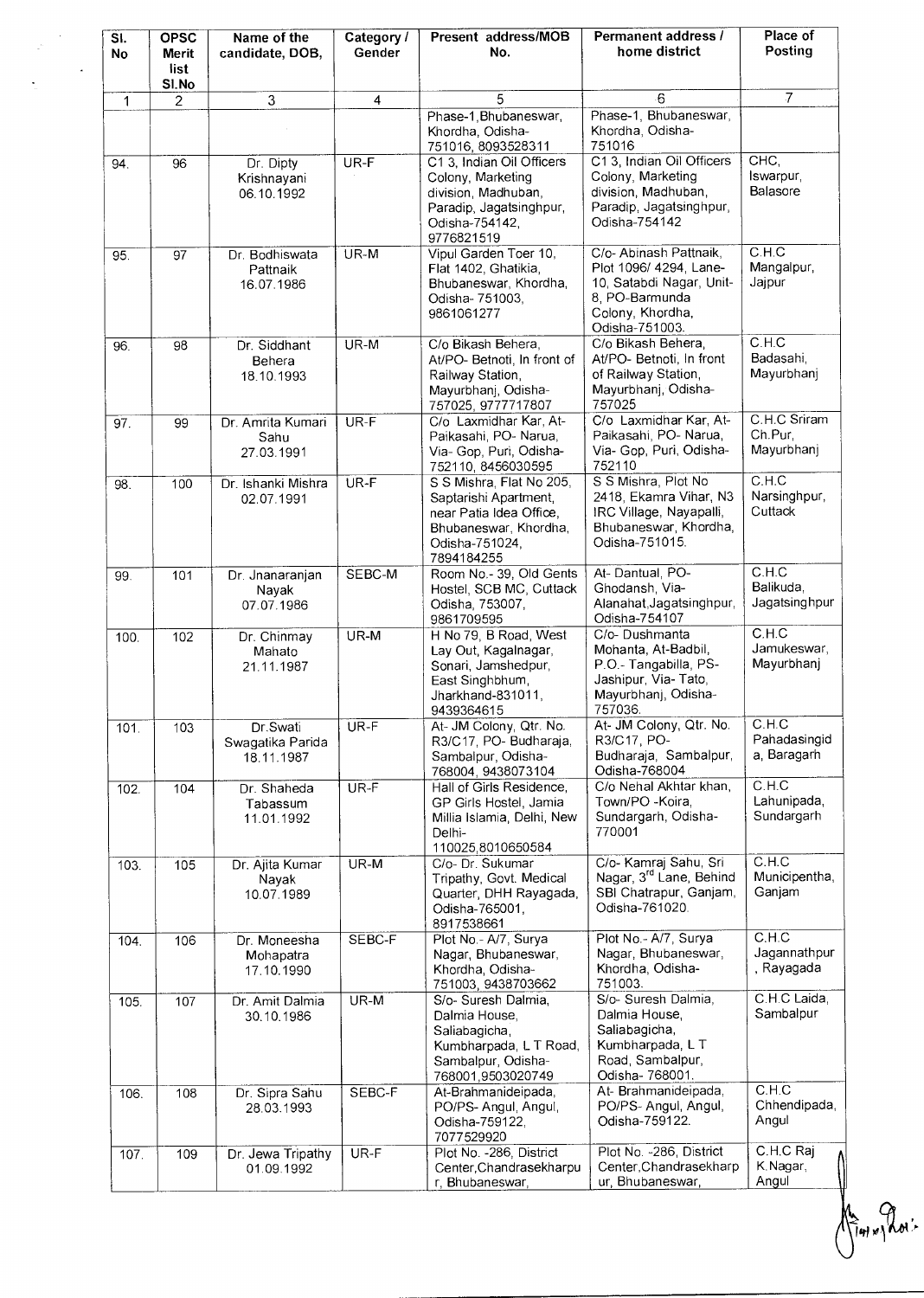| SI.<br>No          | <b>OPSC</b><br>Merit<br>list<br>SI.No | Name of the<br>candidate, DOB,                       | Category /<br>Gender | Present address/MOB<br>No.                                                                                      | Permanent address /<br>home district                                                                                          | Place of<br>Posting                                      |
|--------------------|---------------------------------------|------------------------------------------------------|----------------------|-----------------------------------------------------------------------------------------------------------------|-------------------------------------------------------------------------------------------------------------------------------|----------------------------------------------------------|
| 1                  | $\overline{2}$                        | $\overline{3}$                                       | 4                    | 5                                                                                                               | 6                                                                                                                             | 7                                                        |
|                    |                                       |                                                      |                      | Khordha, Odisha-<br>751016, 8763667097                                                                          | Khordha, Odisha-<br>751016.                                                                                                   |                                                          |
| 108.               | 110                                   | Dr. Suman<br>Mohanty<br>24.12.1989                   | UR-F                 | C/o- Sandhya Rani Das,<br>MHI, SCB MCH, Cuttack,<br>Odisha-753007,<br>9439217483                                | C/o- Sandhya Rani Das,<br>MHI, SCB MCH,<br>Cuttack, Odisha-<br>753007.                                                        | CHC,<br>Gopalpur,<br>Balasore                            |
| 109.               | 111                                   | Dr. Ruchika Dey<br>26.02.1992                        | SEBC-F               | At- New Colony,<br>Charbatia, PO-<br>Charbatia, PS-<br>Choudwar, Cuttack,<br>Odisha- 754028,<br>9861989610      | At-New Colony,<br>Charbatia, PO-<br>Charbatia, PS-<br>Choudwar, Cuttack,<br>Odisha- 754028.                                   | C.H.C<br>Kamarda,<br>Balasore                            |
| 110.               | 112                                   | Dr. Satyajit<br>Mohapatra<br>01.10.1986              | $UR-M$               | Opposite Gorakabar,<br>Journalist Colony,<br>Tulsipur, Cuttack,<br>Odisha- 753008,<br>9438831061                | Opposite Gorakabar,<br>Journalist Colony,<br>Tulsipur, Cuttack,<br>Odisha- 753008.                                            | C.H.C Jk<br>Road, Jajpur                                 |
| 111.               | 113                                   | Dr. Haripada Das<br>08.03.1988                       | UR-M                 | At/PO- Kusuda, Via-<br>Kamarda, Balasore.<br>Odisha- 756035.<br>9439852133                                      | At/PO-Kusuda, Via-<br>Kamarda, Balasore,<br>Odisha- 756035.                                                                   | CHC, Patrap<br>Pur, Balasore                             |
| 112.               | 114                                   | Dr. Shelly Roy<br>16.11.1990                         | $UR-F$               | B-06, Doctors colony,<br>Mandalia, Brajnagar,<br>Jharsuguda, Odisha-<br>768216., 7077217587                     | B-06, Doctors colony,<br>Mandalia, Brajnagar,<br>Jharsuguda, Odisha-<br>768216.                                               | C.H.C.Jorum<br>Hosp.,<br>Cuttack                         |
| 113.               | 115                                   | Dr. Bhagyashree<br>Sahoo<br>06.05.1989               | $UR-F$               | Dr. Bhagyashree Sahoo,<br>Upstairs of PPC, DHH,<br>Koraput, Odisha-<br>764020, 9439925666                       | Dr. Bhagyashree<br>Sahoo, At- Bisipital, PO-<br>Alla, Jagatsinghpur,<br>Odisha- 754132.                                       | C.H.C<br>Nandapur,<br>Koraput                            |
| 114.               | 116                                   | Dr. Jimmy<br>Manisha<br>01.06.1990                   | $UR-F$               | Room No. 86, SR Hostel,<br>SCB MC, Cuttack,<br>Odisha- 753007,<br>9438364803                                    | C/o- Madhusudan<br>Mishra, Qtr. O.- D-10,<br>OMC Colony, Unit- 8,<br>Nayapalli,<br>Bhubaneswar,<br>Khordha, Odisha-<br>751012 | C.H.C<br>Kanpur,<br>Cuttack                              |
| 115.               | 117                                   | Dr. Sarmistha<br>Swayamshree<br>Udgata<br>05.07.1987 | $UR-F$               | Plot No. - 3C/679, Markat<br>Nagar, PO- CDA 8,<br>Cuttack, Odisha-<br>753014, 9439979304                        | Plot No. - 3C/679,<br>Markat Nagar, PO- CDA<br>8, Cuttack, Odisha-<br>753014                                                  | C.H.C Bari,<br>Jajpur                                    |
| 116.               | 118                                   | Dr. Puja<br>Priyadarshini<br>Parija<br>16.10.1991    | $UR-F$               | A-27, Pallashpalli, BDA<br>HIG Colony, Khordha,<br>Odisha- 751020,<br>9618590718                                | A-27, Pallashpalli, BDA<br>HIG Colony, Khordha,<br>Odisha- 751020                                                             | C.H.C<br>Nuagadia<br>Sahi,                               |
| 117.               | 119                                   | Dr. Suravi<br>Chatterjee<br>01.02.1992               | $UR-F$               | 464/2311, Lane 1C.<br>Shreevihar.<br>Chandrasekharpur,<br>Bhubaneswar, Khordha,<br>Odisha-751024,<br>8339034769 | 464/2311, Lane 1C,<br>Shreevihar,<br>Chandrasekharpur,<br>Bhubaneswar, Khordha,<br>Odisha- 751024                             | Nayagarh<br>C.H.C<br>Sriramchandr<br>a Pur,<br>Dhenkanal |
| 118.               | 120                                   | Dr. Pragyan<br>Mohanty<br>10.02.1991                 | UR-F                 | Sector- 8, 1C/10,<br>Markatnagar, Cuttack.<br>Odisha- 753014,<br>9535619109                                     | Sector-8,1C/10,<br>Markatnagar, Cuttack,<br>Odisha- 753014.                                                                   | C.H.C<br>Govindapur,<br>Sambalpur                        |
| 119.               | 121                                   | Dr. Laxmikanta<br>Patra 11.10.1984                   | ST-M                 | Plot No.-430, Sector-5,<br>Niladri Vihar.<br>Bhubaneswar, Khordha,<br>Odisha- 751021,<br>9861224842             | C/o-Sarat Chandra<br>Patra, Village/PO-<br>Jualia, Via- Udala,<br>Mayurbhnaj, Odisha-<br>757041.                              | C.H.C Tato,<br>Mayurbhanj                                |
| 120.               | 122                                   | Dr. Tapas Ranjan<br>Sial<br>22.02.1993               | $SC-M$               | At- Kuanrpur, PO-<br>Kalaspur, Balasore,<br>Odisha- 756166.<br>8763213462                                       | At- Kuanrpur, PO-<br>Kalaspur, Balasore,<br>Odisha- 756166.                                                                   | SDH Hinjili,<br>Ganjam                                   |
| $\overline{121}$ . | 123                                   | Dr. Singo<br>Hembram<br>03.08.1995                   | ST-F                 | At/PO/PS- Bahalda,<br>Mayurbhanj, Odisha-<br>757046, 9040691191                                                 | At- Kumbhirda, PO-<br>Soso, PS- Bahalda,<br>Mayurbhanj, Odisha-<br>757046.                                                    | C.H.C<br>Bahalda,<br>Mayurbhanj                          |
| 122.               | 124                                   | Dr. Debasis<br>Behera<br>01.02.1991                  | $S$ C-M              | Sector- 5, House No.-<br>57, Lane 12, Niladri<br>Vihar, Chandrasekharpur,                                       | Village- Haripur, GP-<br>Kaliaplli, PS-<br>Chamakhandi, PO-                                                                   | C.H.C<br>Chandan Pur,<br>Puri                            |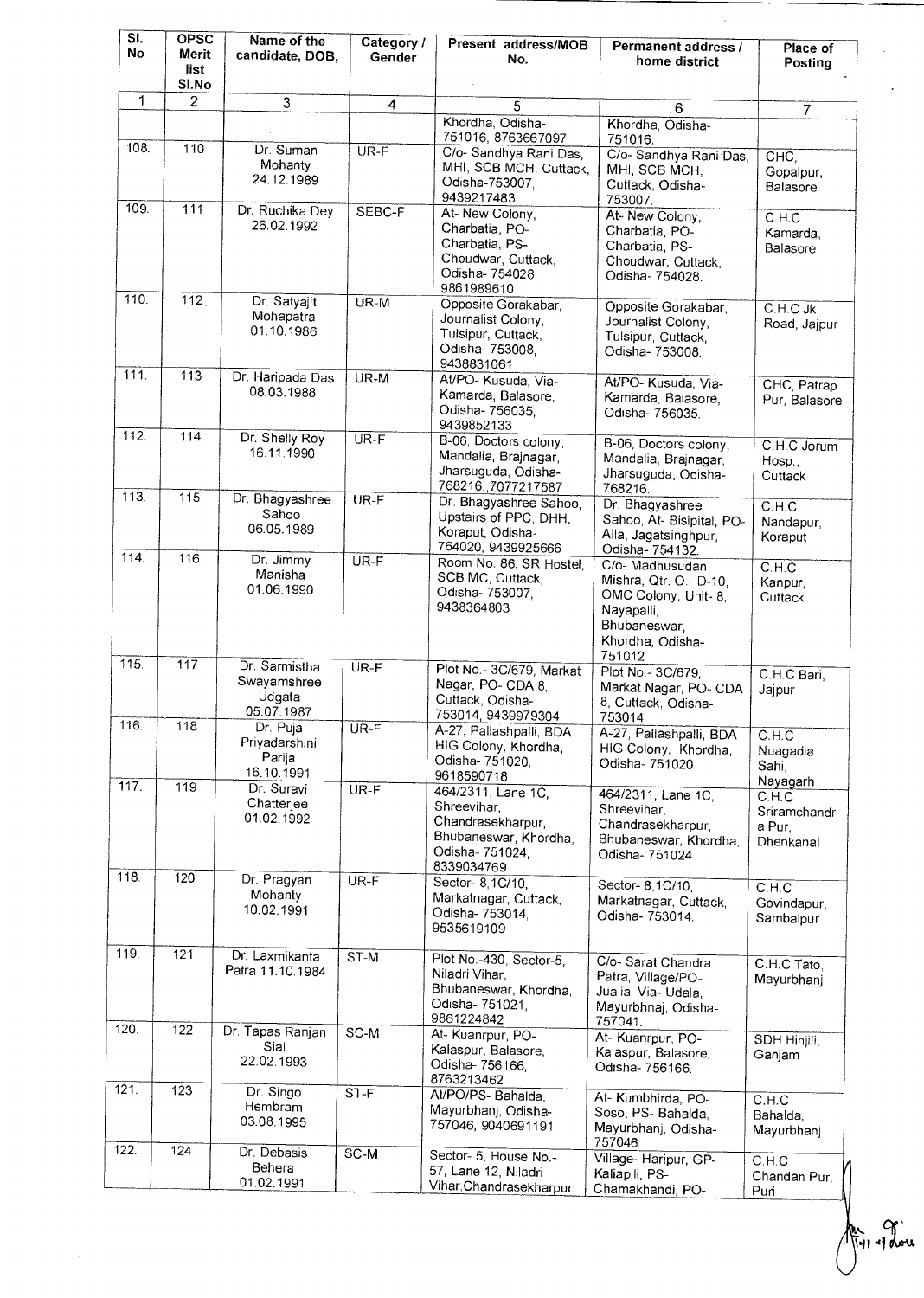| SI.<br><b>No</b> | <b>OPSC</b><br>Merit<br>list<br>SI.No | Name of the<br>candidate, DOB,           | Category /<br>Gender | Present address/MOB<br>No.                                                                                                             | Permanent address /<br>home district                                                                                        | Place of<br>Posting                                   |
|------------------|---------------------------------------|------------------------------------------|----------------------|----------------------------------------------------------------------------------------------------------------------------------------|-----------------------------------------------------------------------------------------------------------------------------|-------------------------------------------------------|
| 1                | 2                                     | 3                                        | 4                    | 5                                                                                                                                      | 6                                                                                                                           |                                                       |
|                  |                                       |                                          |                      | Bhubaneswar, Khordha,<br>Odisha- 751021,<br>9437373832                                                                                 | Gopalpur-On-Sea<br>Ganjam, Odisha-<br>761002.                                                                               | 7                                                     |
| 123.             | 125                                   | Dr. Abhilasha<br>Mandingi<br>04.03.1992  | ST-F                 | Brundaban Mandingi,<br>At/PO- Karubai, Via/ PS-<br>Seskhal, Rayagada,<br>Odisha-765017,<br>9439935677                                  | Brundaban Mandingi,<br>At/PO- Karubai, Via/<br>PS-Seskhal,<br>Rayagada, Odisha-<br>765017.                                  | C.H.C<br>Jemadei<br>Pentha.<br>Rayagada               |
| 124.             | 126                                   | Dr. Chandra<br>Mohan Singh<br>04.06.1995 | ST-M                 | At- Dudhia Sole, PO-<br>Chandan Pur,<br>Via-Shyamakhunta,<br>Mayurbhnaj, Odisha-<br>757049.8658030990                                  | At- Dudhia Sole, PO-<br>Chandan Pur, Via-<br>Shyamakhunta,<br>Mayurbhnaj, Odisha-<br>757049.                                | C.H.C<br>Kisantandi,<br>Mayurbhanj                    |
| 125.             | 127                                   | Dr. Sashi<br>Bhushan Ekka<br>20.12.1984  | $ST-M$               | Qtr. No.- C/206, Fertlizer<br>Township, Sector-22,<br>Rourkela, Sundargarh,<br>Odisha-<br>769007,7898740075                            | Village-Dalakudar, PS-<br>Brahmani Tarang, PO-<br>Balanda, Sundargarh,<br>Odisha- 770031.                                   | C.H.C Laing,<br>Sundargarh                            |
| 126.             | 128                                   | Dr. Debashis<br>Sethi<br>29.06.1992      | $SC-M$               | Budha<br>Niwas, HeragauriSahi, Dut<br>tatota, Puri, Odisha-<br>752001, 9778115556                                                      | Budha Niwas,<br>Heragauri<br>Sahi, Duttatota, Puri,<br>Odisha-752001.                                                       | C.H.C Algum,<br>Puri                                  |
| 127.             | 129                                   | Dr. Gayatri<br>Sailaxmi<br>06.09.1992    | $SC-F$               | P K Behera, Nisamani<br>Nivas, Near Mediera<br>Hospital, Jobra Road,<br>College Square, Cuttack,<br>Odisha- 753003,<br>9776625466      | P K Behera, Matha Sahi<br>Chhaka, Tulsipur,<br>Cuttack, Odisha-<br>753008.                                                  | CH <sub>C</sub><br>Raghunathpu<br>r.<br>Jagatsinghpur |
| 128.             | 130                                   | Dr. Tapaswini Bag<br>21.07.1983          | $SC-F$               | W/o- Mr. Kali Charan<br>Pradhan, Assistant<br>Professor, Electrical<br>Dept., IGIT Sarang,<br>Dhenkanal, Odisha-<br>759146, 9916586234 | W/o- Mr. Kali Charan<br>Pradhan, Assistant<br>Professor, Electrical<br>Dept., IGIT Sarang,<br>Dhenkanal, Odisha-<br>759146. | C.H.C<br>Botalama,<br>Khurda                          |
| 129.             | 131                                   | Dr. Ranjita Nayak<br>25.10.1993          | $SC-F$               | B/631, Sector- 2, NALCO<br>Township, Damanjodi,<br>Koraput, Odisha-<br>763008,7978490129                                               | B/631, Sector-2,<br>NALCO Township,<br>Damanjodi, Koraput,<br>Odisha- 763008.                                               | CH.C.<br>Sunabeda,<br>Koraput                         |
| 130.             | 132                                   | Dr. Amaranath<br>Behera<br>02.05.1991    | $SC-M$               | Rajabagicha,<br>Sarbodaypur, PO-<br>Telengabazar, PS-<br>Badambadi, Cuttack,<br>Odisha- 753009.<br>8093157708                          | Rajabagicha,<br>Sarbodaypur, PO-<br>Telengabazar, PS-<br>Badambadi, Cuttack.<br>Odisha- 753009.                             | C.H.C<br>Berhampura.<br>Cuttack                       |
| 131.             | 133                                   | Dr. Neha Marandi<br>25.08.1992           | ST-F                 | Plot No. - N/5-314, IRC<br>Village, Nayapalli,<br>Bhubaneswar, Khordha,<br>Odisha-751015,<br>7008514971                                | Chheligoduli, Jashipur,<br>Mayurbhanj, Odisha-<br>757034.                                                                   | C.H.C Tangi,<br>Khurda                                |
| 132.             | 134                                   | Dr.Chinmayee<br>Mahalik<br>20.06.1988    | $SC-F$               | Chinmayee Mahalik,<br>C/O-Chakradhar<br>Mahalik, At-Jamghati,<br>PO-<br>Baunsuni, Boudh, Odisha-<br>762015,8763898170                  | Chinmayee Mahalik.<br>C/O-Chakradhar<br>Mahalik, At-<br>Dimiripali, PO-Baunsuni.<br>Boudh, Odisha-762015                    | C.H.C<br>Baunsuni,<br>Boudh                           |
| 133.             | 135                                   | Dr. Diptirekha<br>Behera<br>25.05.1990   | $SC-F$               | AT/Po-Paradeep Garh,<br>Via-Kujang, Ps-Paradeep<br>Lock, Jagatsinghpur,<br>Odisha-754141.<br>9937013545                                | AT/Po-Paradeep Garh.<br>Via-Kujang, Ps-<br>Paradeep Lock,<br>Jagatsinghpur, Odisha-<br>754141,                              | C.H.C<br>Paradeep,<br>Jagatsinghpur                   |
| 134.             | 136                                   | Dr. Seema Tigga<br>24.02.1989            | $ST-F$               | At-Qr.No.C/206, Sector-<br>22, PO-Rourkela-7, PS-<br>Tangarpalli, Sundargarh,<br>Odisha-769007,<br>9439515979                          | Vill-Jhirpani, PO-<br>Tamra, PS-Chandiposh,<br>Sundargarh, Odisha-<br>770037                                                | C.H.C<br>Kumarmunda,<br>Sundargarh                    |
| 135.             | 137                                   | Dr.Sasmita Singh<br>14.06.1988           | $ST-F$               | Room No.-04, New PG<br>Building, SCB Medical<br>Ladies Hostel, SCB MCH<br>Campus, Cuttack,<br>Odisha-753007,<br>9692555129             | At-Gundorisole, PO-<br>Kalama, PS-Raibania,<br>Via-Hatigarh, Balasore,<br>Odisha-756001                                     | C.H.C G.K<br>Bhatta,<br>Balasore                      |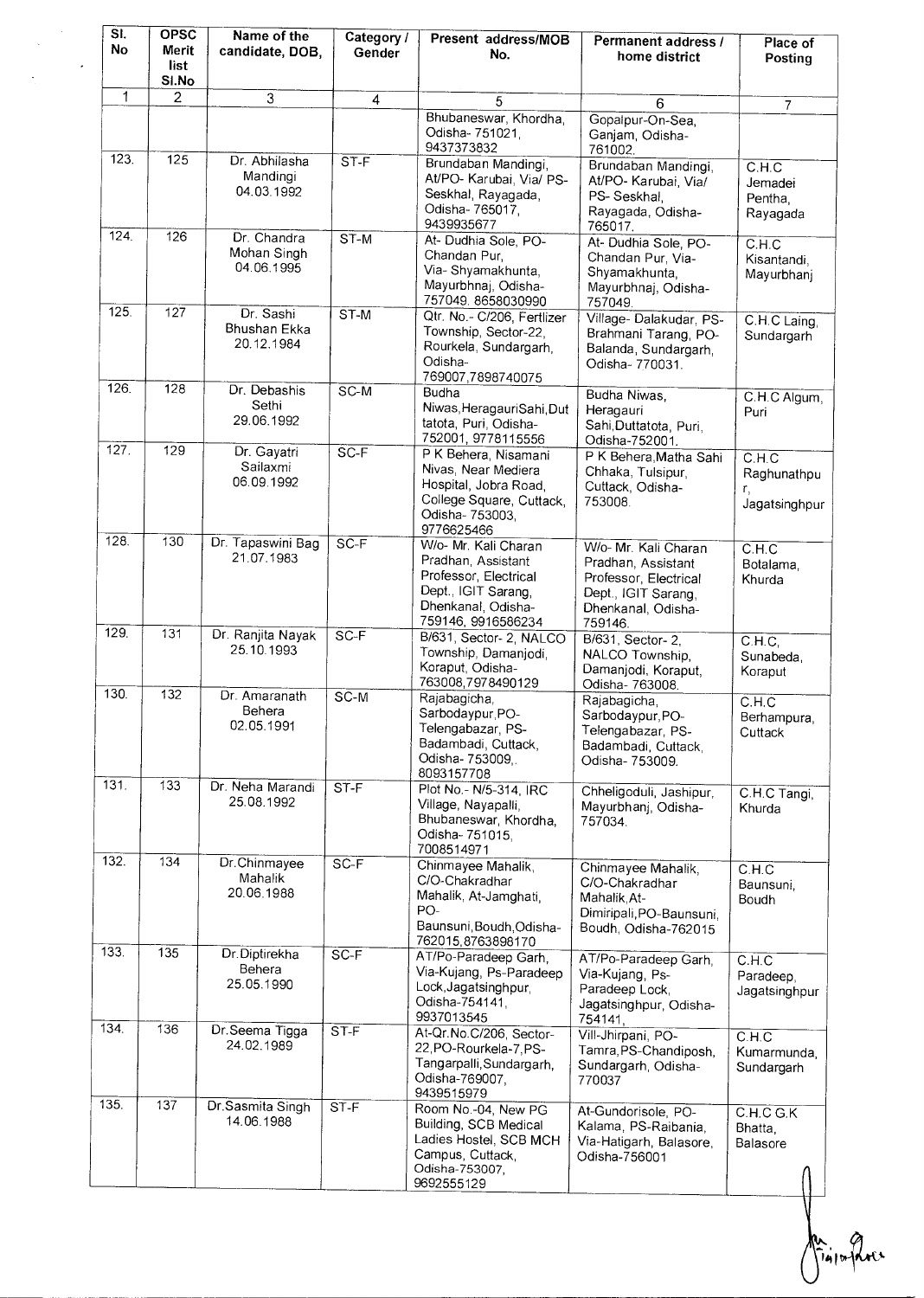| ŝС | Name of the | Category /   Present address/MOB | Perm |
|----|-------------|----------------------------------|------|

 $-$ 

 $\mathcal{L}_{\mathcal{A}}$ 

| SI.<br>No | <b>OPSC</b><br>Merit<br>list<br>SI.No | Name of the<br>candidate, DOB,                        | Category /<br>Gender | Present address/MOB<br>No.                                                                                                             | Permanent address /<br>home district                                                                             | Place of<br>Posting                        |
|-----------|---------------------------------------|-------------------------------------------------------|----------------------|----------------------------------------------------------------------------------------------------------------------------------------|------------------------------------------------------------------------------------------------------------------|--------------------------------------------|
| 1         | 2                                     | 3                                                     | 4                    | 5                                                                                                                                      | 6                                                                                                                | $\overline{7}$                             |
| 136.      | 138                                   | Dr.Arun Kumar<br>Singh<br>26.10.1987                  | $SC-M$               | Bahadur Bagicha Para,<br>Near Sarita Hotel,<br>Bhawanipatna, Kalahandi<br>,Odisha-766001,<br>9437294366                                | Bahadur Bagicha<br>Para Near Sarita Hotel<br>Bhawanipatna,<br>Kalahandi, Odisha-<br>766001                       | C.H.C<br>Jaipatna,<br>Kalahandi            |
| 137.      | 139                                   | Dr. Minati<br>Hansadah<br>15.04.1988                  | ST-F                 | At-Golagadia(Barigoan),<br>PO-Kansa, Via-<br>Bramhanipal, PS-Daitari,<br>Keonjhar, Odisha-<br>758082, 8280329675                       | At-Golagadia<br>(Barigoan), PO-<br>Kansa Via-Bramhanipal,<br>PS-Daitari, Keonjhar,<br>Odisha-758082              | C.H.C<br>Fakirpur,<br>Keonjhar             |
| 138.      | 140                                   | Dr.Shibani Tudu<br>10.04.1992                         | ST-F                 | C/O-Mahendranath<br>Tudu, Qr. No. 2RB 20(F)<br>Gridco Colony, Bhoi<br>Nagar, Bhubaneswar,<br>Khurdha, Odisha-<br>751022, 8114969369    | At-Nischintapur, P.S-<br>Badampahar, Block-<br>Kusumi, Mayurbhanj,<br>Odisha-757050                              | C.H.C<br>Betnoti,<br>Mayurbhanj            |
| 139.      | 141                                   | Dr.Soumya<br>Ranjan Sethi<br>10.05.1992               | SC-M                 | Plot No.245/2286,<br>Shreekherta Vihar,<br>Aiginia, Bhubaneswar,<br>Khordh, Odisha-751019,<br>9437468272                               | Plot No.245/2286,<br>Shreekherta Vihar,<br>Aiginia, Bhubaneswar,<br>Khordh, Odisha-751019                        | C.H.C Kanas,<br>Puri                       |
| 140.      | 142                                   | Dr.Biswajit Behera<br>27.11.1993                      | SC-M                 | Plot No.3E/311, Sector-<br>9, CDA, Abhinav<br>Bidanasi, Cuttack,<br>Odisha-753014,<br>9090423051                                       | Plot No.3E/311, Sector-<br>9, CDA, Abhinav<br>Bidanasi, Cuttack,<br>Odisha-753014                                | $\overline{C.H.C.}$<br>Madhuban,<br>Jajpur |
| 141.      | 143                                   | Dr.Sidhartha<br>Shakti Prasad<br>Behera<br>08.06.1985 | $SC-M$               | Dr.Sidhartha S.P.Behera,<br>N6/87, Jayadev Vihar IRC<br>Village, Nayapalli, Bhuban<br>eswar, Odisha-751015,<br>8147904239              | Dr.Sidhartha<br>S.P.Behera.<br>N6/87, Jayadev Vihar<br>IRC Village, Nayapalli,<br>Bhubaneswar, Odisha-<br>751015 | C.H.C<br>Astaranga,<br>Puri                |
| 142.      | 144                                   | Dr.Soubhagya<br>Prasanna Sethy<br>01.09.1988          | $SC-M$               | Plot No-255, Sector-5,<br>Niladri Vihar<br>Chandrasekharpur, PO-<br>Sailashree Vihar.<br>Khurdha, Odisha-<br>751021, 9861451368        | At/Po-Manatir, Via-Sri<br>Baldev Jew.<br>Kendrapara, Odisha-<br>754212                                           | C.H.C<br>Marsaghai,<br>Kendrapara          |
| 143.      | 145                                   | Dr.Nibejeeta<br>Panda<br>01.07.1990                   | UR-F                 | At-Jakisahi Mahalaxmi<br>Nivas, PO/PS-Balliguda,<br>Kandhamal, Odisha-<br>762103,8763465521                                            | At-Jakisahi Mahalaxmi<br>Nivas, PO/PS-<br>Balliguda, Kandhamal,<br>Odisha-762103                                 | C.H.C<br>Nuagaon,<br>Kandhamal             |
| 144.      | 146                                   | Dr.Rupalaxmi<br>Xess<br>17.12.1988                    | $ST-F$               | W/O-Prof.Hrudananda<br>Pradhan, Deptt. of<br><b>Electronics Engineering</b><br>VSSUT, Burla, Sambalpur<br>Odisha-768018,<br>9437983751 | Udaypur, Patabeda,<br>Palalahada,<br>Angul, Odisha-759119                                                        | C.H.C Ekma,<br>Sundargarh                  |
| 145.      | 147                                   | Dr.Monalisa<br>Behera<br>10.03.1990                   | $SC-F$               | Monalisa Behera, D/O-<br>Jayakrushna Behera, At-<br>Kalyan Nagar, Post-<br>Pallahat, Khordha, Odisha<br>-752056.8637231102             | Monalisa Behera, D/O-<br>Jayakrushna Behera,<br>At-Kalyan Nagar, Post-<br>Pallahat, Khordha,<br>Odisha-752056    | C.H.C<br>Ravanaguda,<br>Koraput            |
| 146.      | 148                                   | Dr.Bhojanga<br>Narayan Naik<br>16.05.1994             | $ST-M$               | AT-Gandabeda, PO-<br>Tavasarua, Via-<br>Saharpada, Keonjhar,<br>Odisha-758016,<br>9337059616                                           | AT-Gandabeda, PO-<br>Tavasarua, Via-<br>Saharpada, Keonjhar,<br>Odisha-758016                                    | C.H.C<br>Padmapur,<br>Keonihar             |
| 147.      | 149                                   | Dr.Aparajita<br>Dungdung<br>20.05.1992                | $ST-F$               | Gerdhai Hamirpur,<br>Rourkela-3, PS-Sector-<br>19, PO-Sector-18,<br>Sundargarh, Odisha-<br>769003, 8342952432                          | Gerdhai Hamirpur,<br>Rourkela-3, PS-Sector-<br>19.PO-Sector-18.<br>Sundargarh, Odisha-<br>769003                 | C.H.C<br>Subdega,<br>Sundargarh            |
| 148.      | 150                                   | Dr.Baikuntha<br>Behera<br>20.08.1991                  | SC-M                 | Aryapalli House No.08<br>Plot No.516, Patia,<br>Bhubaneswar, Khordha<br>Odisha-751024,<br>9439178517                                   | Aryapalli House No.08<br>Plot No.516, Patia,<br>Bhubaneswar,<br>Khordha, Odisha-<br>751024                       | C.H.C<br>Binjharpur,<br>Jajpur             |
| 149.      | 151                                   | Dr.Laxmikanta<br>Majhi<br>25.03.1988                  | ST-M                 | At-Basudebpur, PO-<br>Jathia, Via-Singla,<br>Balasore, Odisha-                                                                         | At-Basudebpur, PO-<br>Jathia, Via-Singla,<br>Balasore, Odisha-                                                   | C.H.C<br>Baliapal,<br>Balasore             |

L.

Î,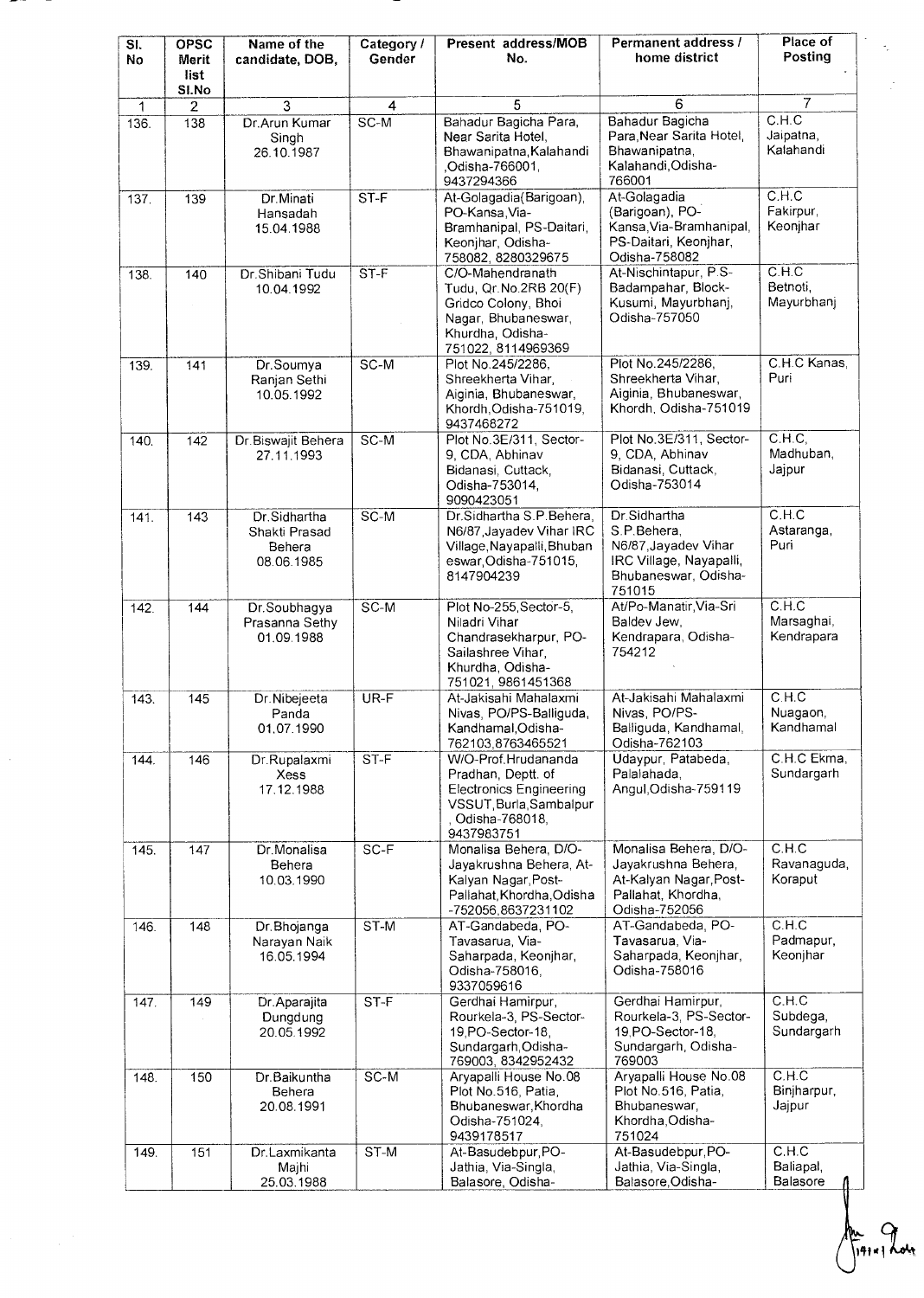|  | SI.<br>No | <b>OPSC</b><br>Merit<br>list<br>SI.No | Name of the<br>candidate, DOB,                       | Category /<br>Gender | Present address/MOB<br>No.                                                                                                    | Permanent address /<br>home district                                                                                             | Place of<br>Posting                 |
|--|-----------|---------------------------------------|------------------------------------------------------|----------------------|-------------------------------------------------------------------------------------------------------------------------------|----------------------------------------------------------------------------------------------------------------------------------|-------------------------------------|
|  | 1         | $\overline{2}$                        | 3                                                    | 4                    | 5                                                                                                                             | 6                                                                                                                                | $\overline{7}$                      |
|  | 150.      | 152                                   | Dr.B.Jyotiraj<br>16.04.1991                          | $SC-M$               | 756023, 7606028934<br>At-Dungripada, Post-<br>Rajendra College,<br>Balangir, Odisha-<br>767001, 9691819089                    | 756023<br>At-Dungripada, Post-<br>Rajendra College,<br>Balangir, Odisha-<br>767001                                               | C.H.C<br>Saintala,<br>Bolangir      |
|  | 151.      | 153                                   | Dr. Prabhat Kumar<br>Das<br>05.06.1986               | $SC-M$               | Prabhat Kumar Das.<br>S/O-Haribandhu Das,<br>At/Po-Ankuli, Bauri<br>Street, Ganjam, Odisha-<br>760010, 7873843482             | Prabhat Kumar Das<br>S/O-Haribandhu Das,<br>At/Po-Ankuli, Bauri<br>Street, Ganjam, Odisha-<br>760010                             | C.H.C<br>Purusottampu<br>r, Ganjam  |
|  | 152.      | 154                                   | Dr.Nigam Nanda<br>Behera<br>01.08.1990               | $SC-M$               | Khandayat Sahi,<br>Mangalabag, Cuttack,<br>Odisha-753001,<br>8763981216                                                       | Khandayat<br>Sahi, Mangalabag,<br>Cuttack, Odisha-753001                                                                         | C.H.C<br>Boriguma,<br>Koraput       |
|  | 153.      | 155                                   | Dr. Binod Kumar<br>Besra<br>10.04.1988               | $ST-M$               | Sector-2, Plot<br>No.379, Niladrari Vihar,<br>Chandrasekharpur,<br>Bhubaneswar, Khordha,<br>Odisha-751021.<br>9438503587      | Vill-Gopinathpur, PO-<br>Bahalda Road, PS-<br>Tiring,<br>Mayurbhanj, Odisha-<br>757054                                           | C.H.C<br>Remuna,<br>Balasore        |
|  | 154.      | 156                                   | Dr. Prajna<br>Paramita Behera<br>30.08.1993          | $SC-F$               | C/O-Bijaya Kumar<br>Behera, Plot No.656,<br>Nayapalli, Behera Sahi,<br>Bhubaneswar, Khurdha,<br>Odisha-751012,<br>9040883867  | C/O-Bijaya Kumar<br>Behera, Plot No.656,<br>Nayapalli, Behera Sahi,<br>Bhubaneswar, Khurdha,<br>Odisha-751012                    | C.H.C<br>Chandragiri,<br>Gajapati   |
|  | 155.      | $\frac{157}{157}$                     | Dr. Sujit Behera<br>24.08.1986                       | $SC-M$               | Sector-1 Plot<br>No.137, Niladri Vihar,<br>Chandrasekharpur,<br>Bhubaneswar, Khurdha,<br>Odisha-751021.<br>8763786364         | Sector-1 Plot<br>No.137, Niladri Vihar,<br>Chandrasekharpur,<br>Bhubaneswar, Khurdha,<br>Odisha-751021                           | C.H.C<br>Khajuriakata,<br>Dhenkanal |
|  | 156.      | 158                                   | Dr.Sonu Sanyal<br>20.06.1993                         | $SC-M$               | C/O-Prasanta Kumar<br>Behera, At-Narayani<br>Nagar Near Khurdha<br>DHH, Khurdha, Odisha-<br>752055, 9658970451                | C/O-Prasanta Kumar<br>Behera, At-Narayani<br>Nagar Near Khurdha<br>DHH, Khurdha, Odisha-<br>752055                               | C.H.C<br>Khandapara,<br>Nayagarh    |
|  | 157.      | 159                                   | Dr.Mrutyunjaya<br>Behera<br>03.03.1991               | $SC-M$               | At-Paruna, PO-<br>Sankheswar, VIA-Tirtol,<br>Jagatsinghpur, Odisha-<br>754137,7008609092                                      | At-Paruna, PO-<br>Sankheswar, VIA-Tirtol,<br>Jagatsinghpur, Odisha-<br>754137                                                    | C.H.C<br>Erasama.<br>Jagatsinghpur  |
|  | 158.      | 160                                   | Dr.Akankshita<br>Behera<br>18.05.1990                | $SC-F$               | Ward No.32 Meria Bazar,<br>Post Buxi Bazar PS-<br>Purighat, Near Durga<br>Ghar Cuttack, Odisha-<br>753001, 9761121517         | Ward No. 32 Meria<br>Bazar, Post Buxi Bazar,<br>PS-Purighat, Near<br>Durga Ghar<br>Cuttack, Odisha-753001                        | C.H.C Tigiria,<br>Cuttack           |
|  | 159.      | 161                                   | Dr.Arnapurna<br>Sethi<br>13.04.1991                  | $SC-F$               | Kalua Nagar 6 <sup>th</sup> Lane, At-<br>Lochapada, Brahmapur<br>Sadar, Ganjam, Odisha-<br>761001, 9778886357                 | Kalua Nagar 6 <sup>th</sup> Lane,<br>At-Lochapada,<br>Brahmapur Sadar,<br>Ganjam, Odisha-<br>761001                              | C.H.C<br>Keluapalli,<br>Ganjam      |
|  | 160.      | $\overline{162}$                      | Dr.Sameer Kumar<br>Bag<br>13.01.1986                 | $SC-M$               | S/O-Karna Kumar Bag,<br>HIG-B/148, Kalinga<br>Vihar, Phase-3, Chhend<br>Rourkela, Sundargarh,<br>Odisha-769001,<br>8018096413 | S/O-Karna Kumar Bag,<br>HIG-B/148, Kalinga<br>Vihar, Phase-3, Chhend<br>Rourkela, Sundargarh,<br>Odisha-769001                   | C.H.C<br>Patrapur,<br>Ganjam        |
|  | 161.      | 163                                   | Dr. Barnali<br>Banayoshna<br>Mohapatra<br>09.10.1990 | $SC-F$               | Kalvik Omkar Mansion<br>Flat D2, Nilakantha<br>Nagar,<br>Nayapalli, Bhubaneswar,<br>Khordha, Odisha-751012,<br>9439614300     | Sukadev Behera, Plot<br>No.73, Jayadurga<br>Nagar, Budheswari<br>Colony, Bomikhal,<br>Bhubaneswar,<br>Khordha, Odisha-<br>751006 | C.H.C<br>Beltikiri,<br>Dhenkanal    |
|  | 162.      | 164                                   | Dr.Sujata<br>Sudhanjali<br>20.06.1994                | $SC-F$               | Backside of Maharshi<br>School, Chandmari Road.<br>Sahadevkhunta, Balasore<br>Odisha-756001,<br>8763311995                    | Backside of Maharshi<br>School Chandmari<br>Road, Sahadevkhunta,<br>Balasore, Odisha-<br>756001                                  | C.H.C Rupsa,<br>Balasore            |
|  | 163.      | 165                                   | Dr.B.Sonali<br>Suvadarsini                           | $SC-F$               | C/O-Sarat Kumar<br>Behera, At/Po-                                                                                             | C/O-Sarat Kumar<br>Behera, At/Po-                                                                                                | C.H.C<br>Baramba,                   |

Primariane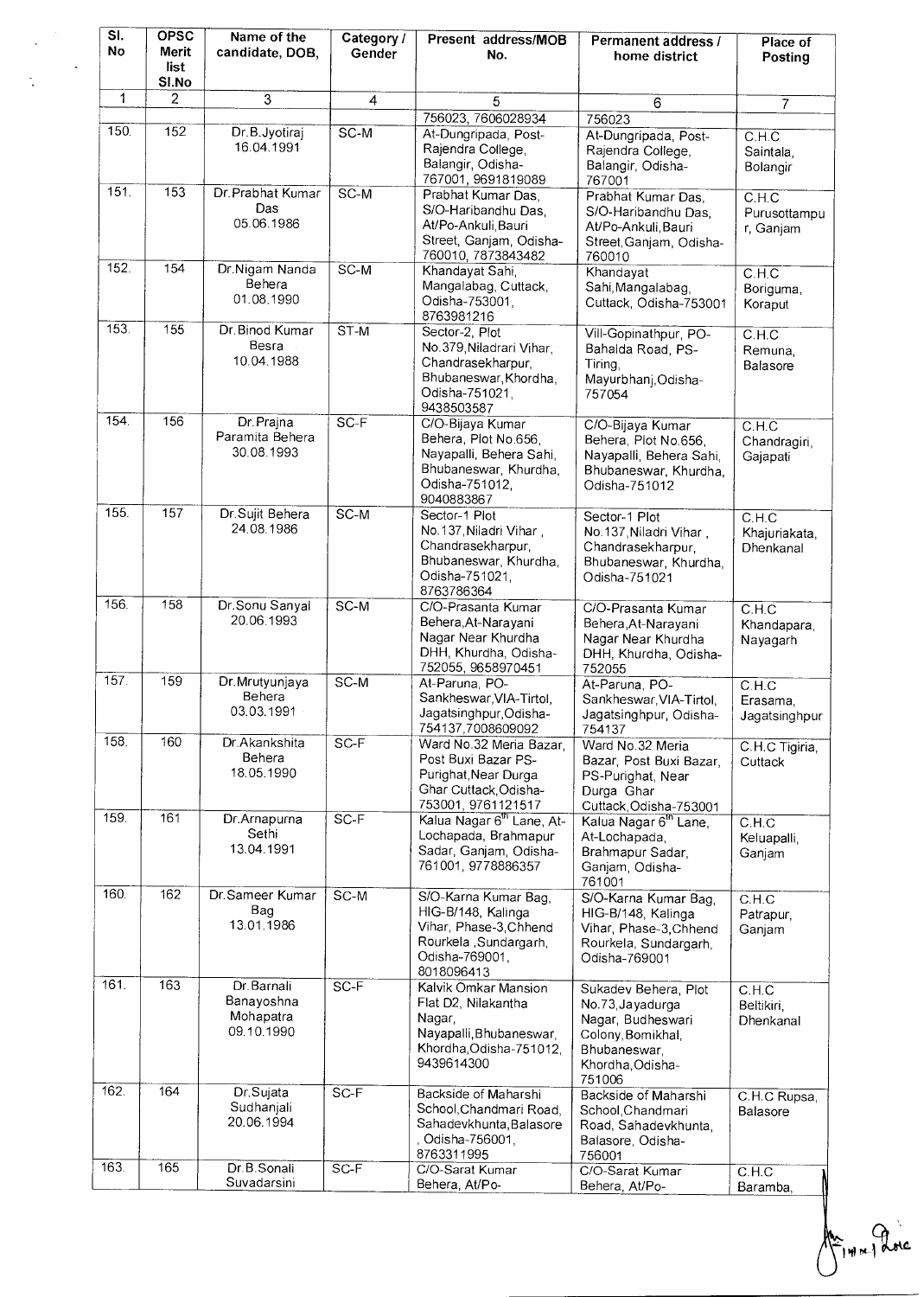| SI.<br><b>No</b> | <b>OPSC</b><br><b>Merit</b><br>list<br>SI.No | Name of the<br>candidate, DOB,              | Category /<br>Gender | Present address/MOB<br>No.                                                                                                                  | Permanent address /<br>home district                                                                                             | Place of<br>Posting                       |
|------------------|----------------------------------------------|---------------------------------------------|----------------------|---------------------------------------------------------------------------------------------------------------------------------------------|----------------------------------------------------------------------------------------------------------------------------------|-------------------------------------------|
| 1                | $\overline{2}$                               | $\overline{3}$                              | 4                    | 5                                                                                                                                           | 6                                                                                                                                | $\overline{7}$                            |
|                  |                                              | 12.07.1993                                  |                      | Barabati PS-<br>Dharmasala, Jajpur,<br>Odisha-755008,<br>9437568005                                                                         | Barabati, PS-<br>Dharmasala.<br>Jajpur, Odisha-755008                                                                            | Cuttack                                   |
| 164.             | 166                                          | Dr. Subrat Kumar<br>Mohapatra<br>29.08.1988 | ST-M                 | Plot No.LIG-116, Ananta<br>Vihar Phase-III.<br>Pokhariput,<br>Bhubaneswar, Khordha,<br>Odisha-751020,<br>9861405648                         | Plot No.LIG-116,<br>Ananta Vihar Phase-III,<br>Pokhariput.<br>Bhubaneswar, Khordha,<br>Odisha-751020                             | C.H.C<br>Krushna<br>Ch.Pur.<br>Mayurbhanj |
| 165.             | 167                                          | Dr. Akruty Patra<br>17.03.1990              | $ST-F$               | B-15 3 <sup>rd</sup> Floor, Metro<br>Tower Behind Aayush<br>hospital, Bhoi Nagar<br>Acharya Vihar, Khordha,<br>Odisha-751013,<br>8861449296 | B-15 3 <sup>rd</sup> Floor, Metro<br>Tower Behind Aayush<br>hospital, Bhoi Nagar<br>Acharya Vihar,<br>Khordha, Odisha-<br>751013 | C.H.C<br>Bhapur,<br>Nayagarh              |
| 166.             | 168                                          | Dr.Bobline Toppo<br>07.08.1987              | $ST-F$               | Khadiakocha Near Govt.<br>High School, Po-Jhirpani,<br>Rourkela, Sundargarh,<br>Odisha-769042,<br>9777665567                                | Khadiakocha Near<br>Govt. High School, Po-<br>Jhirpani, Rourkela,<br>Sundargarh, Odisha-<br>769042                               | C.H.C<br>Hemagiri,<br>Sundargarh          |
| 167.             | 169                                          | Dr.Sailabala<br>Bindhani<br>20.03.1989      | $ST-F$               | Sailabala Bindhani.<br>House No.KP 26.<br>Khandagiri Plaza,<br>Kolathia, Khandagiri,<br>Khordha, Odisha-<br>751019, 8249701085              | Sailabala Bindhani,<br>House No.KP 26.<br>Khandagiri Plaza,<br>Kolathia, Khandagiri,<br>Khordha, Odisha-<br>751019               | CH.C<br>Manamunda.<br>Boudh               |
| 168.             | 170                                          | Dr.Ahuti Bhoi<br>17.06.1990                 | $ST-F$               | At/Po-Sunaripada,<br>Sundargarh, PS-<br>Sundargarh, Odisha-<br>770001, 9439170613                                                           | At/Po-Sunaripada,<br>Sundargarh, PS-<br>Sundargarh,<br>Odisha-770001                                                             | C.H.C<br>Lakhanpur,<br>Jharsuguda         |
| 169.             | 171                                          | Dr. Tapan Kumar<br>Soren<br>20.06.1986      | ST-M                 | At-Balarampur, Ward No-<br>17, PO-Bhanjpur,<br>Mayurbhanj, Odisha-<br>757002, 9438183220                                                    | At-Balarampur, Ward<br>No-17, PO-<br>Bhanjpur, Mayurbhanj, O<br>disha-757002                                                     | C.H.C<br>Kostha,<br>Mayurbhanj            |

By order of the Governor

Memo. No.

 $\mathcal{U}$  Additional Secretary to Government  $\mathcal{U} \rightarrow \mathcal{D} \setminus \mathcal{U}$ 

Copy forwarded to the DHS, Odisha, Bhubaneswar / Additional Director, HRH & Research, 0/0 DHS, Odisha, Bhubaneswar for information and necessary action. They are requested to furnish a list of candidates, who joined / not joined and those who fail to join within the stipulated time to this Department i.e. within 07 days from the last date of joining positively.

The Medical Examination of the Dental Surgeons shall be conducted by the respective Medical Board within two months from the date of their joining and the result thereof be furnished to this Department i.e. within 07 days of the conductance of Medical Board positively

A copy of letter No-6238/PSC, dated-18.08.2018 of OPSC, Cuttack along with the attestation forms of 171(One Hundred Seventy One) candidates are sent herewith for necessary action. The receipt of which may kindly be acknowledged.

The DHS is hereby requested to verify the original documents of the following two candidates as mentioned against each at his level by fixing a suitable date & time and intimate the same to this Department after verification for issuance of the appointment orders in their favour.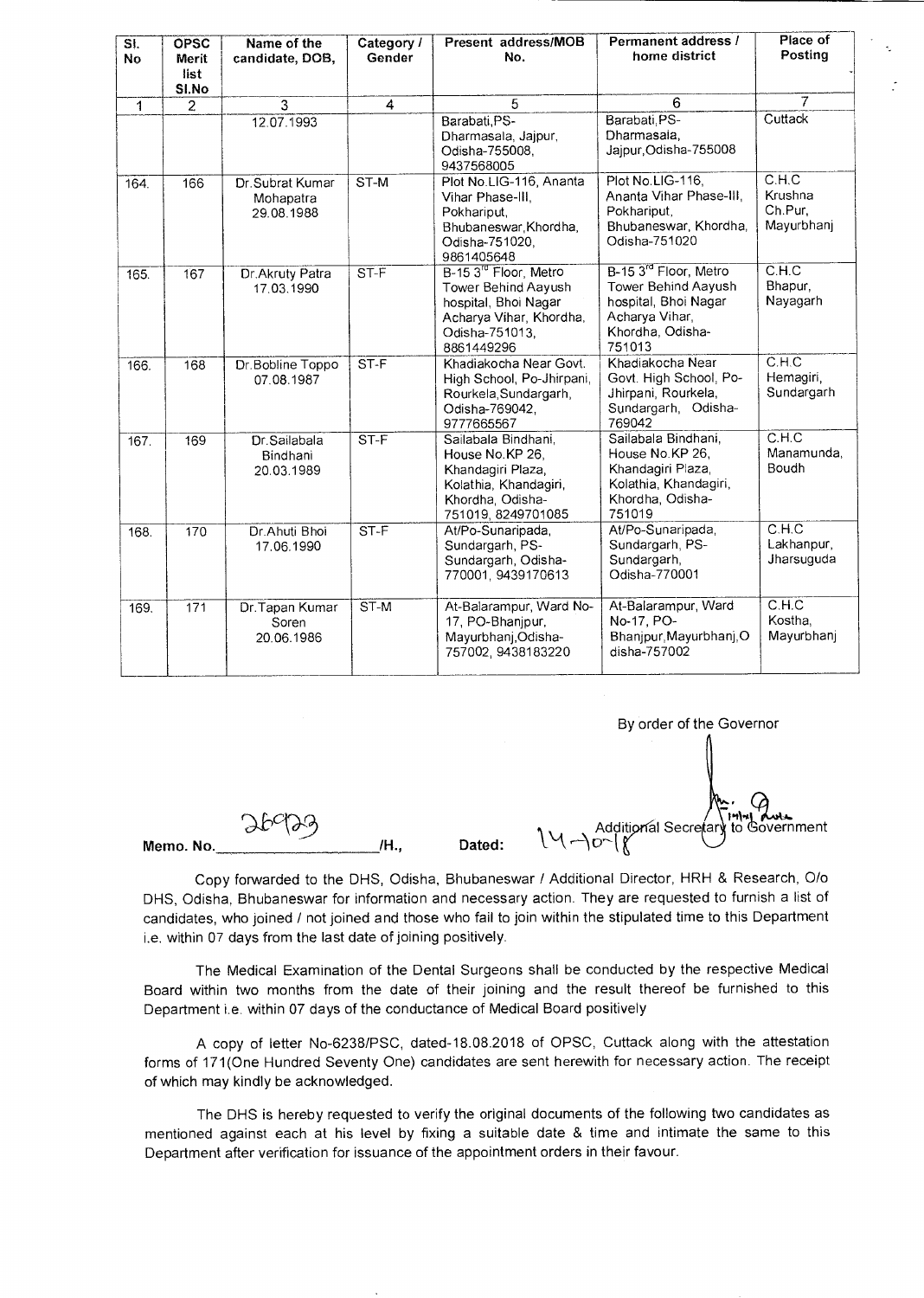| Position in the<br>select list | <b>Roll Nos</b> | Name of the<br>candidates | Original documents to be verified                                                                       |
|--------------------------------|-----------------|---------------------------|---------------------------------------------------------------------------------------------------------|
| 11th                           | 101373          | Kalluri Anita             | All original Academic Certificates<br><b>Dental Registration Certificates</b><br>and other testimonials |
| 86th                           | 101369          | Kabita Sahoo              | First Year BDS Mark Sheet.<br>Second Year BDS Mark Sheet<br>Third Year BDS Mark Sheet                   |

H., Dated:  $\mathbb{N}\left\{ \begin{array}{l}\text{Additional} \text{Secretary to Goverment} \end{array}\right.$ 

Copy forwarded to Principal A.G. (A &E), Odisha, Bhubaneswar / Principal A.G. (Audit), Odisha, Bhubaneswar / All Collectors / All Directors of H&FW Department / All Dean & Principals and Superintendents of Government Medical College & Hospitals / All Chief District Medical and Public Health Officers for information and necessary action. The CDM & PHOs are requested to:-

**14101** of ass

141 wi

Anvernment

is in **we**<br>ernment

Additional Secretary  $t\phi$ 

- i. Verify the Original Academic Certificates / Dental Registration Certificates and other testimonials of the candidates who are selected provisionally for appointment prior to acceptance of their joining.
- ii. Furnish the list of candidates joined / non-joined by the stipulated time to this Department as well as to the DHS, Odisha, Bhubaneswar within 07(seven) days of their joining.

**Memo. No.** 

**Memo. No. /H., Dated: \\1---\0--t**  Copy forwarded to the Dental Surgeons concerned for information and necessary action. They are instructed to join at their places of posting within 30 (thirty) days from the date of issue of this Notification. They are also instructed to produce the following documents before the concerned authorities for verification at the time of their joining.

 $36935$  (H. Dated:  $19-10-18$  Additional Secretary to Government

- (i) Taken over charge report in the prescribed form.<br>(ii) Oath of allegiance to the Constitution of India.
- Oath of allegiance to the Constitution of India.
- (iii) Declaration of non-contact of plural marriage.
- (iv) Caste Certificate (in case belongs to SC /ST /SEBC).
- (v) Physically Handicapped Certificate wherever applicable.<br>(vi) Personal management information sheet duly filled in.
- Personal management information sheet duly filled in.
- (vii) Original Academic Certificates / Dental Registration Certificates and other testimonials

**Memo. No.** 

**/H., Dated:** 

Additional Secretary<br>14 ~ 10 ~ 1

Copy forwarded to the Special Secretary, Odisha Public Service Commission Cuttack for information and necessary action with reference to his letter No-6238/PSC, dated-18.08.20 $\frac{1}{8}$ 

Memo. No. **36934**<br>Memo. No. **Copy forwarded to the P.S to Hon'ble Chief Minister., Odisha / P.S. to Hon'ble Minister, Health &** Family Welfare, Odisha / P.S. to Chief Secretary, Odisha / P.S. to Commissioner-cum-Secretary to Government, Health & F W Department for kind perusal of the Hon'ble Chief Minister, Odisha / P.S. to Hon'ble Minister, Health & Family Welfare, Odisha / P.S. to Chief Secretary, Odisha / P.S. to Commissioner-cum-Secretary. Additional Secretary to Government